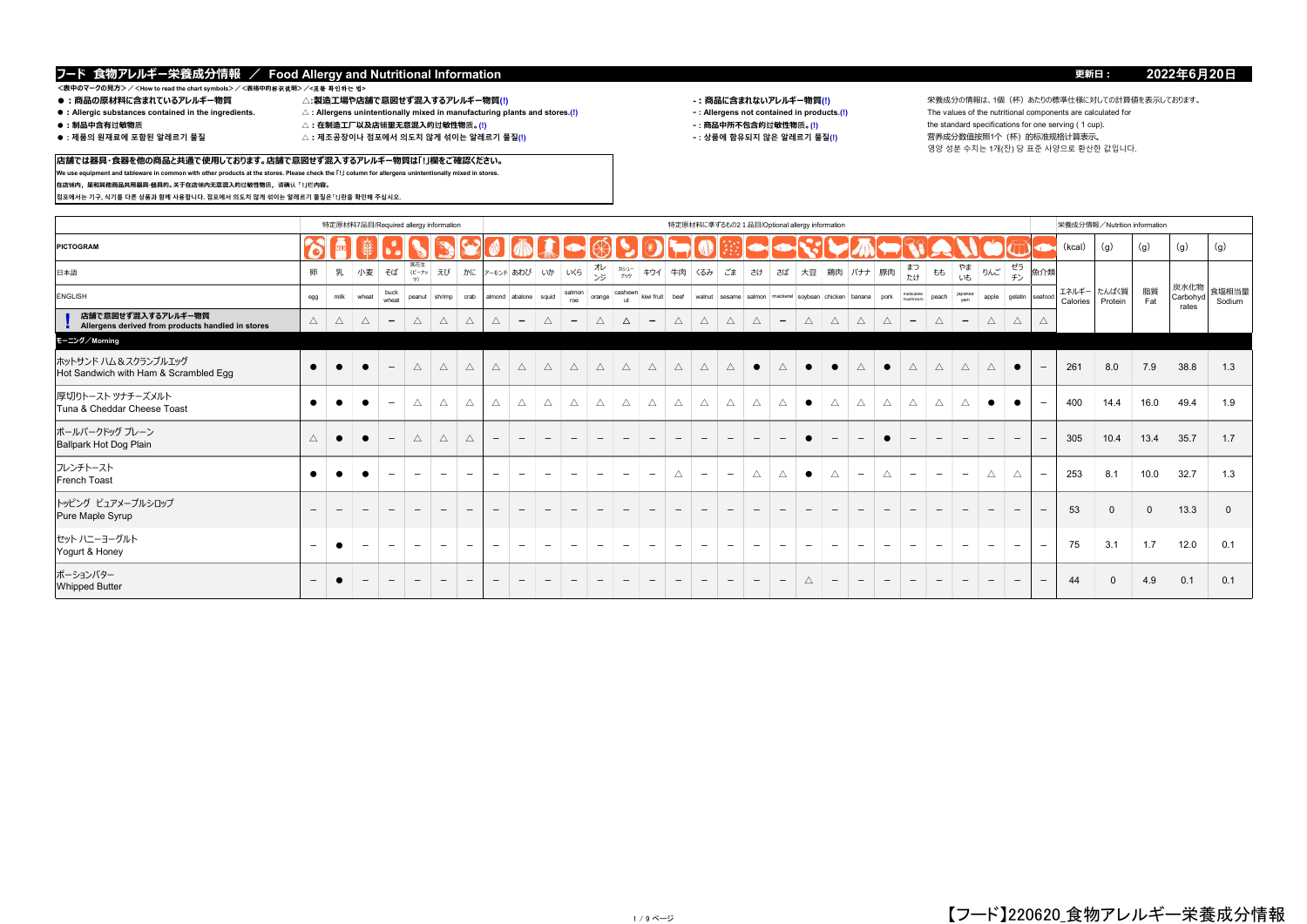**店舗では器具・食器を他の商品と共通で使用しております。店舗で意図せず混入するアレルギー物質は「!」欄をご確認ください。 We use equipment and tableware in common with other products at the stores. Please check the 「!」 column for allergens unintentionally mixed in stores.**

### **<表中のマークの見方>/<How to read the chart symbols>/<表格中的**标识说**明>/<**표를 확인하는 법**>**

**在店铺内,是和其他商品共用器具·餐具的。关于在店铺内无意混入的过敏性物质,请确认「!」栏内容。**

**점포에서는 기구, 식기를 다른 상품과 함께 사용합니다. 점포에서 의도치 않게 섞이는 알레르기 물질은「!」란을 확인해 주십시오.**

- 
- 
- 
- 
- **●:Allergic substances contained in the ingredients. △ : Allergens unintentionally mixed in manufacturing plants and stores.(!) ‐ : Allergens not contained in products.(!)** The values of the nutritional components are calculated for
	-

ミルフィーユカツのバラエティーボックス Mixed Sandwiches Box

- 
- 

- 
- -

● ● ● - △ △ △ - - △ - △ △ △ ● △ ● ● △ ● ● △ ● - △ △ ● ● △ 427 13.4 22.5 45.0 2.1

**●:商品の原材料に含まれているアレルギー物質 △:製造工場や店舗で意図せず混入するアレルギー物質(!) -:商品に含まれないアレルギー物質(!)** 栄養成分の情報は、1個(杯)あたりの標準仕様に対しての計算値を表示しております。 **●:制品中含有过敏物质 △:在制造工厂以及店铺里无意混入的过敏性物质。(!) ‐ : 商品中所不包含的过敏性物质。(!)** the standard specifications for one serving ( 1 cup). △ : 제조공장이나 점포에서 의도치 않게 섞이는 알레르기 물질(!) 상품에 함유되지 않은 알레르기 물질(!) 营养成分数值按照1个(杯)的标准规格计算表示。 영양 성분 수치는 1개(잔) 당 표준 사양으로 환산한 값입니다.

### 栄養成分情報/Nutrition information **PICTOGRAM** (kcal) (g) (g) (g) (g) 日本語 しょうしょう しゅうしゃ しんしゃ しゅうしゃ しゅうしゅん しゅうしゅ いっぽん うちのあい しゅうしょう 洛化生<br>(ピーナッ ツ)  $\bar{z}$ び | かに  $\bar{z}$   $\bar{z}$   $\bar{z}$   $\bar{z}$   $\bar{z}$   $\bar{z}$   $\bar{z}$   $\bar{z}$   $\bar{z}$   $\bar{z}$   $\bar{z}$   $\bar{z}$   $\bar{z}$   $\bar{z}$   $\bar{z}$   $\bar{z}$   $\bar{z}$   $\bar{z}$   $\bar{z}$   $\bar{z}$   $\bar{z}$   $\bar{z}$   $\bar{z}$   $\bar{z}$   $\bar{z}$   $\bar{z}$ ンジ カシュー <sup>)シュー</sup> | キウイ | 牛肉 | くるみ | ごま | さけ | さば | 大豆 | 鶏肉 | バナナ | 豚肉 | まつ まつ もも やま りんご ゼラ ピノ 魚介类 ENGLISH buck and the second control of the second control of the second control of the second control of the second control of the second control of the second control of the second control of the second control of the sec buck peanut shrimp crab almond abalone squid salmon roe orange cashewn ut kiwi fruit beef walnut sesame salmon mackerel soybean chicken banana pork matsutaken valmet matsutaken valmet matsutaken valmet source matsutaken valmet valmet valmet valmet sesame salmon matsutaken valmet valmet valmet matsutake peach japanse<br>mushroom peach <sub>yam</sub> apple gelatin **! △ △ △ - △ △ △ △ - △ - △** △ **- △ △ △ △ - △ △ △ △ - △ - △ △ △ 店舗で意図せず混入するアレルギー物質 Allergens derived from products handled in stores** 特定原材料7品目/Required allergy information カンファント しんしょう しんしん しんしん おおところ きょうしゅう 特定原材料に準ずるもの2.1品目/Optional allergy information エネルギー Calories たんぱく質 Protein 脂質 **Fat** 炭水化物 Carbohyd rates 食塩相当量 Sodium **サンドイッチ/Sandwich** ● ● ● - △ △ △ - - △ - △ △ △ △ △ △ △ △ ● △ △ ● - △ △ ● △ △ 231 8.8 10.0 26.6 1.9 ● ● ● - △ △ △ ー - △ ー △ △ △ △ △ △ ● △ ● ● △ ● - △ △ ● ● △ 296 9.8 15.4 29.5 1.8 ● ● ● - - - - - - - - - - - - - - - - ● ● - ● - - - - - - 295 9.8 14.3 24.4 1.6 ● | ● | ● | - | △ | △ | △ | △ | - | △ | △ | △ | - | △ | ● | △ | △ | △ | △ | △ | - | △ | △ | ● | ● | △ | 294 | 11.0 | 16.7 | 24.7 | 1.6 ● ● ● - △ △ △ - - △ - △ △ △ △ △ △ △ △ ● ● △ △ - △ △ ● △ △ 358 11.0 25.4 21.3 1.5 ● ● ● - △ △ △ - - △ - △ △ △ △ △ △ △ △ ● △ △ ● - △ △ ● △ △ 313 8.7 18.5 28.3 1.6 ● ● ● - △ △ △ - - △ - △ △ △ △ △ △ △ △ ● ● △ △ - △ △ △ △ △ 283 9.3 18.5 19.4 1.8 ● ● ● - - - - - - - - - - - - - - - - ● - - - - - - ● - - 300 9.0 21.0 18.3 2.1 ● ● ● - △ △ - △ - △ △ - - - △ △ △ △ △ ● ● - △ - - △ △ △ - 198 8.7 9.0 20.7 1.1 △ △ ● - △ △ △ - - △ - △ △ △ △ △ △ △ △ ● △ - △ - △ △ △ △ △ 162 6.8 3.4 26.7 1.4 △ △ ● - △ △ △ - - △ - ● △ △ △ △ △ △ △ ● △ △ △ - △ △ △ △ △ 320 9.9 17.7 30.5 1.6 デーッシュサンド テリヤキチキン わさびマヨ什 立て (関東・東北・神奈川) Danish Sandwich with Teriyaki Chicken 大豆ミートのタコス風ピタサンド (北海道・九州・沖縄除く) Pita Bread Sandwich with Tacos Taste Soy Meat たっぷりタマゴサンド Egg Salad Sandwich セレクトサンド スモークサーモン&ローストチキン Smoked Salmon & Roasted Chicken Sandwiches Box ハムチーズ&サラダサンド Ham,Cheese & Salad Sandwich 極厚ハムカツサンド Ham Cutlet Sandwich チーズブレッド スパイシーツナエッグ Cheese Bread Sandwich with Spicy Tuna & Egg セレクトサンド サラダミックス(沖縄) Mixed Sandwiches Box(Okinawa) たっぷりタマゴサンド(沖縄) Egg Salad Sandwich (Okinawa) チーズブレッド ラタトゥーユチキン Cheese Bread Sandwich with Ratatouille & Chicken カリフラワーライスのキーマ風ピタサンド (北海道・九州・沖縄除く) Pita Bread Sandwich with Cauliflower Rice Keema Curry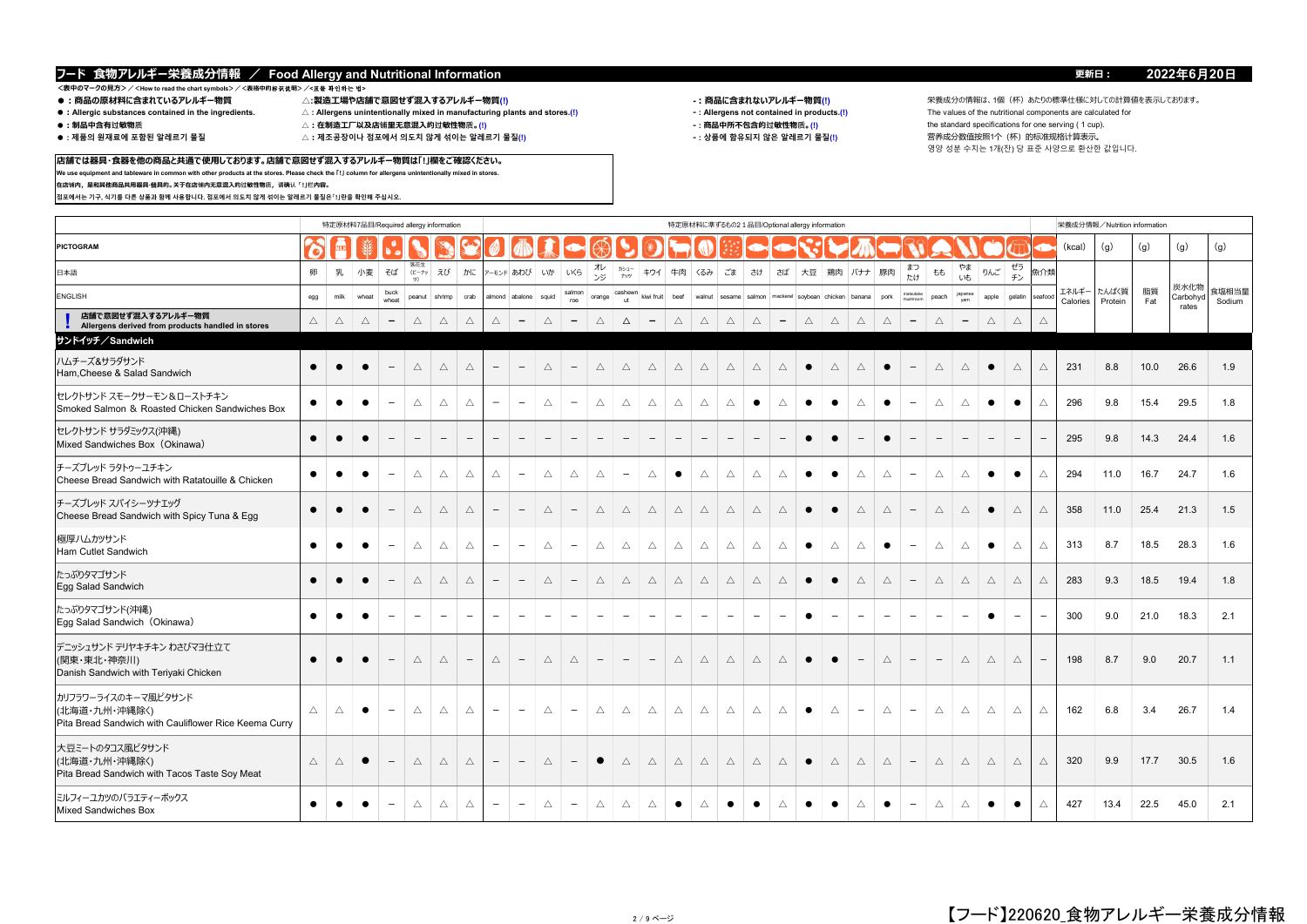# \_<br><表中のマークの見方>/<How to read the chart symbols>/<表格中的标识説明>/**<표를 확인하는 법><br>● :商品の原材料に含まれているアレルギー物質**

**在店铺内,是和其他商品共用器具·餐具的。关于在店铺内无意混入的过敏性物质,请确认「!」栏内容。**

**점포에서는 기구, 식기를 다른 상품과 함께 사용합니다. 점포에서 의도치 않게 섞이는 알레르기 물질은「!」란을 확인해 주십시오.**

- 
- 
- 
- 
- ●:Allergic substances contained in the ingredients. △:Allergens unintentionally mixed in manufacturing plants and stores.(!) <br>●:制品中含有过敏物质 △:在制造工厂以及店铺里无意混入的过敏性物质。(!)
- 
- 
- **店舗では器具・食器を他の商品と共通で使用しております。店舗で意図せず混入するアレルギー物質は「!」欄をご確認ください。**

**We use equipment and tableware in common with other products at the stores. Please check the 「!」 column for allergens unintentionally mixed in stores.**

- 
- -

**●:商品の原材料に含まれているアレルギー物質 △:製造工場や店舗で意図せず混入するアレルギー物質(!) -:商品に含まれないアレルギー物質(!)** 栄養成分の情報は、1個(杯)あたりの標準仕様に対しての計算値を表示しております。 **●:制品中含有过敏物质 △:在制造工厂以及店铺里无意混入的过敏性物质。(!) ‐ : 商品中所不包含的过敏性物质。(!)** the standard specifications for one serving ( 1 cup).  $\triangle$ :제조공장이나 점포에서 의도치 않게 섞이는 알레르기 물질(!) ろ시 インス インス インス インス インス (상품에 함유되지 않은 알레르기 물질(!) しかい 言养成分数值按照1个(杯)的标准规格计算表示。 영양 성분 수치는 1개(잔) 당 표준 사양으로 환산한 값입니다.

|                                                                                                          |                 |                          |                          |                               | 特定原材料7品目/Required allergy information |                          |                          |                          |                          |                          |                          |                          |                          |                          |                                 |                          |                          |                          |                          | 特定原材料に準ずるもの2 1品目/Optional allergy information |                          |                          |                          |                          |                          |                          |                          |                          |                          |                   | 栄養成分情報/Nutrition information |             |                           |                 |
|----------------------------------------------------------------------------------------------------------|-----------------|--------------------------|--------------------------|-------------------------------|---------------------------------------|--------------------------|--------------------------|--------------------------|--------------------------|--------------------------|--------------------------|--------------------------|--------------------------|--------------------------|---------------------------------|--------------------------|--------------------------|--------------------------|--------------------------|-----------------------------------------------|--------------------------|--------------------------|--------------------------|--------------------------|--------------------------|--------------------------|--------------------------|--------------------------|--------------------------|-------------------|------------------------------|-------------|---------------------------|-----------------|
| PICTOGRAM                                                                                                | O.              |                          |                          | $\bullet^{\bullet}_{\bullet}$ |                                       |                          |                          |                          |                          |                          | $\blacktriangleright$    | $\circledcirc$           |                          |                          |                                 |                          |                          |                          |                          |                                               |                          |                          |                          |                          |                          |                          |                          |                          |                          | (kcal)            | (g)                          | (g)         | (g)                       | (g)             |
| 日本語                                                                                                      | 卵               | 乳                        | 小麦                       | そば                            | 落花生<br>(ビーナッ<br>y)                    | えび                       |                          |                          | かに アーモンド あわび いか          |                          | LKS                      | ル<br>ジ                   | カシュー<br>ナッツ              | キウイ                      | 牛肉                              | くるみ                      | ごま                       | さけ                       | さば                       | 大豆   鶏肉   バナナ   豚肉                            |                          |                          |                          | まつ<br>たけ                 | もも                       | やま<br>いも                 | りんご                      | ゼラ<br>チン                 | 魚介類                      |                   |                              |             |                           |                 |
| ENGLISH                                                                                                  | egg             | milk                     | wheat                    | buck<br>wheat                 | peanut                                | shrimp                   | crab                     |                          | almond abalone squid     |                          | salmon<br>roe            | orange                   | cashewn<br>ut            | kiwi fruit               | beef                            | walnut sesame salmon     |                          |                          |                          | mackerel soybean chicken banana               |                          |                          | pork                     | natsutake<br>mishroom    | peach                    | japanse<br>vam           | apple                    | gelatin                  | seafoo                   | エネルギー<br>Calories | たんぱく質<br>Protein             | 脂質<br>Fat   | 炭水化物<br>Carbohyd<br>rates | 食塩相当量<br>Sodium |
| 店舗で意図せず混入するアレルギー物質<br>Allergens derived from products handled in stores                                  | $\triangle$     | Δ                        | $\triangle$              | $\overline{\phantom{a}}$      | $\triangle$                           | $\triangle$              | $\triangle$              | $\triangle$              | $\overline{\phantom{a}}$ | $\triangle$              | $\overline{\phantom{a}}$ | $\triangle$              | $\Delta$                 | $-$                      | $\triangle$                     | $\triangle$              | $\triangle$              | $\triangle$              | $\overline{\phantom{a}}$ | $\triangle$                                   | $\triangle$              | $\triangle$              | $\triangle$              | $\overline{\phantom{a}}$ | $\triangle$              | $\overline{\phantom{a}}$ | $\triangle$              | $\triangle$              |                          |                   |                              |             |                           |                 |
| ホットミール/Hot Meal                                                                                          |                 |                          |                          |                               |                                       |                          |                          |                          |                          |                          |                          |                          |                          |                          |                                 |                          |                          |                          |                          |                                               |                          |                          |                          |                          |                          |                          |                          |                          |                          |                   |                              |             |                           |                 |
| モッツァレラとペッパーハムのフォカッチャ<br>Pepper Ham & Mozzarella Cheese Focaccia                                          | $\bullet$       | $\bullet$                | $\bullet$                | $\overline{\phantom{a}}$      | $\triangle$                           | $\triangle$              | $\triangle$              | $\triangle$              | $\triangle$              | $\triangle$              | $\triangle$              | $\triangle$              | $\triangle$              | $\triangle$              | $\bullet$                       | $\triangle$              | $\triangle$              | $\bullet$                | $\triangle$              | $\bullet$                                     | $\bullet$                | $\triangle$              | $\bullet$                | $\triangle$              | $\triangle$              | $\triangle$              | $\triangle$              | $\bullet$                | $\overline{\phantom{m}}$ | 306               | 14.1                         | 10.2        | 39.4                      | 1.8             |
| ボールパークドッグ オリジナル<br><b>Ballpark Hot Dog Original</b>                                                      | $\triangle$     |                          |                          |                               | Δ                                     | $\triangle$              | $\triangle$              | $\overline{\phantom{m}}$ | $\overline{\phantom{m}}$ | $\overline{\phantom{m}}$ | $\overline{\phantom{a}}$ | $\overline{\phantom{m}}$ | $\overline{\phantom{0}}$ | $\overline{\phantom{m}}$ | $\overline{\phantom{m}}$        | $\qquad \qquad -$        | $\overline{\phantom{0}}$ | $\overline{\phantom{m}}$ | $\overline{\phantom{0}}$ | $\bullet$                                     |                          | $\overline{\phantom{0}}$ | $\bullet$                | $\overline{\phantom{0}}$ | $\overline{\phantom{a}}$ | $\overline{\phantom{m}}$ | $\overline{\phantom{0}}$ |                          | $\overline{\phantom{m}}$ | 307               | 10.5                         | 13.5        | 36.0                      | 2.3             |
| ボールパークドッグ アボカド<br>Ballpark Hot Dog with Avocado                                                          | $\triangle$     | $\bullet$                | $\bullet$                | $\overline{\phantom{a}}$      | Δ                                     | $\triangle$              | Δ                        | $\qquad \qquad -$        | $\overline{\phantom{m}}$ | $\overline{\phantom{a}}$ | $\overline{\phantom{a}}$ | $\overline{\phantom{m}}$ | $\overline{\phantom{m}}$ | $\overline{\phantom{a}}$ | $\overline{\phantom{m}}$        | $\overline{\phantom{m}}$ | $\overline{\phantom{a}}$ | $\overline{\phantom{a}}$ | $\overline{\phantom{m}}$ | $\bullet$                                     | $\overline{\phantom{m}}$ | $\overline{\phantom{a}}$ | $\bullet$                | $\overline{\phantom{a}}$ | $\overline{\phantom{0}}$ | $\overline{\phantom{a}}$ | $\overline{\phantom{a}}$ | $\overline{\phantom{a}}$ | $\overline{\phantom{m}}$ | 368               | 11.4                         | 19.1        | 38.9                      | 1.9             |
| トムとジェリー ホットドッグ ~熟成チェダー&チーズメルト~<br>Tom and Jerry Hot Dog<br>~Aged Cheddar & Cheese Melt~ ※ <b>~6/27まで</b> | $\triangle$     | $\bullet$                |                          |                               | $\triangle$                           | $\triangle$              | $\triangle$              | $\qquad \qquad -$        | $\overline{\phantom{a}}$ | $\overline{\phantom{m}}$ | $\overline{\phantom{a}}$ | $\qquad \qquad -$        | $\overline{\phantom{0}}$ | $\overline{\phantom{m}}$ | $\overline{\phantom{m}}$        | $\overline{\phantom{m}}$ |                          | $\overline{\phantom{m}}$ | $\qquad \qquad -$        | $\bullet$                                     | $\overline{\phantom{a}}$ | $\overline{\phantom{0}}$ | $\bullet$                | $\overline{\phantom{0}}$ | $\qquad \qquad -$        | $\overline{\phantom{m}}$ | $\overline{\phantom{0}}$ | $\overline{\phantom{0}}$ |                          | 425               | 13.1                         | 24.2        | 38.5                      | 2.3             |
| ボールパークドッグ サルサ&アボカド<br>Ballpark Hot Dog with Salsa Souce & Avocado                                        | Δ               | $\bullet$                | $\bullet$                | $\overline{\phantom{m}}$      | Δ                                     | $\triangle$              | $\triangle$              | $\overline{\phantom{0}}$ | $\overline{\phantom{m}}$ | $\overline{\phantom{m}}$ | $\overline{\phantom{m}}$ | $\overline{\phantom{a}}$ | $\overline{\phantom{0}}$ | $\overline{\phantom{m}}$ | $\overline{\phantom{m}}$        | $\overline{\phantom{0}}$ | $\overline{\phantom{a}}$ | $\overline{\phantom{m}}$ | $\overline{\phantom{0}}$ | $\bullet$                                     | $\overline{\phantom{m}}$ | $\overline{\phantom{0}}$ | $\bullet$                | $\overline{\phantom{a}}$ | $\overline{\phantom{0}}$ | $\overline{\phantom{m}}$ | $\bullet$                | $\overline{\phantom{0}}$ | $\overline{\phantom{m}}$ | 375               | 11.2                         | 17.9        | 42.2                      | 2.5             |
| キッズホットドッグ<br>Kids Hot Dog                                                                                | $\triangle$     | $\bullet$                | $\bullet$                | $\overline{\phantom{m}}$      | Δ                                     | $\triangle$              | $\triangle$              | $\overline{\phantom{a}}$ | $\overline{\phantom{0}}$ | $\overline{\phantom{a}}$ | $\overline{\phantom{a}}$ | $\overline{\phantom{a}}$ | $\overline{\phantom{0}}$ | $-$                      | $\hspace{0.1mm}-\hspace{0.1mm}$ | $\overline{\phantom{m}}$ | $\overline{\phantom{a}}$ | $\overline{\phantom{m}}$ | $\overline{\phantom{m}}$ | $\bullet$                                     | $\qquad \qquad -$        | $\overline{\phantom{a}}$ | $\bullet$                | $\overline{\phantom{a}}$ | $\qquad \qquad -$        | $\overline{\phantom{a}}$ | $\overline{\phantom{m}}$ | $\overline{\phantom{a}}$ |                          | 305               | 10.4                         | 13.4        | 35.7                      | 1.7             |
| ライスラップ チキン&エッグガパオ(国産米使用)<br>Rice Wrap Sandwich with Chicken & Egg Gaprao                                 | $\bullet$       |                          | $\bullet$                | $\overline{\phantom{m}}$      | $\triangle$                           | $\triangle$              | $\triangle$              | $\overline{\phantom{a}}$ | $\overline{\phantom{m}}$ | $\triangle$              | $\overline{\phantom{a}}$ | $\triangle$              | $\triangle$              | $\triangle$              | $\triangle$                     | $\triangle$              | $\bullet$                | $\triangle$              | $\triangle$              | $\bullet$                                     | $\bullet$                | $\overline{\phantom{a}}$ | $\triangle$              | $\overline{\phantom{a}}$ | $\triangle$              | $\triangle$              | $\bullet$                | $\bullet$                | $\bullet$                | 237               | 7.2                          | 9.5         | 29.9                      | 1.4             |
| ピッツァ マルゲリータ<br>Pizza Margherita                                                                          | $\triangle$     |                          |                          |                               |                                       | $\triangle$              | $\overline{\phantom{0}}$ | $\qquad \qquad -$        | $\triangle$              | $\triangle$              | $\qquad \qquad -$        | $\triangle$              |                          | $\overline{\phantom{m}}$ | $\triangle$                     |                          | $\triangle$              | $\overline{\phantom{m}}$ | $\overline{\phantom{m}}$ | $\triangle$                                   | $\triangle$              | $\overline{\phantom{a}}$ | $\triangle$              | $\overline{\phantom{a}}$ | $\qquad \qquad -$        | $\overline{\phantom{m}}$ | $\triangle$              | $\triangle$              | $\triangle$              | 344               | 14.3                         | 10.8        | 47.4                      | 1.2             |
| ピッツァ マッシュルーム&オリーブ<br>Pizza Mushroom & Olive                                                              | $\triangle$     | $\bullet$                | $\bullet$                | $\overline{\phantom{m}}$      | $\overline{\phantom{m}}$              | $\triangle$              | $\overline{\phantom{m}}$ | $\overline{\phantom{a}}$ | $\triangle$              | $\triangle$              | $\overline{\phantom{m}}$ | $\triangle$              | $\overline{\phantom{m}}$ | $\overline{\phantom{m}}$ | $\triangle$                     | $\overline{\phantom{m}}$ | $\triangle$              | $\overline{\phantom{a}}$ | $\overline{\phantom{m}}$ | $\triangle$                                   | $\triangle$              | $\overline{\phantom{m}}$ | $\triangle$              | $\overline{\phantom{a}}$ | $\overline{\phantom{a}}$ | $\overline{\phantom{a}}$ | $\triangle$              | $\triangle$              | $\triangle$              | 354               | 15.3                         | 11.3        | 47.7                      | 1.4             |
| ピッツァ ボロネーゼ<br>Pizza Bolognese                                                                            | $\triangle$     |                          | $\bullet$                |                               | $\overline{\phantom{m}}$              | $\triangle$              | $\overline{\phantom{0}}$ | $\overline{\phantom{m}}$ | $\triangle$              | $\triangle$              | $\qquad \qquad -$        | $\triangle$              |                          | $-$                      | $\bullet$                       | $\qquad \qquad -$        | $\triangle$              | $\overline{\phantom{m}}$ | $\overline{\phantom{m}}$ | $\bullet$                                     | $\bullet$                | $\overline{\phantom{a}}$ | $\bullet$                |                          | $\overline{\phantom{a}}$ | $\overline{\phantom{m}}$ | $\bullet$                | $\triangle$              | $\triangle$              | 386               | 16.3                         | 14.1        | 48.3                      | 1.9             |
| トマトケチャップ<br>Tomato Ketchup                                                                               | $\qquad \qquad$ | $\overline{\phantom{0}}$ | $\overline{\phantom{0}}$ | $\overline{\phantom{m}}$      | $\overline{\phantom{m}}$              | $\overline{\phantom{0}}$ | $\qquad \qquad -$        | $\overline{\phantom{0}}$ | $\overline{\phantom{m}}$ | $\overline{\phantom{a}}$ | $\overline{\phantom{m}}$ | $\overline{\phantom{a}}$ | $\overline{\phantom{a}}$ | $\overline{\phantom{a}}$ | $\overline{\phantom{a}}$        | $\overline{\phantom{m}}$ | $\overline{\phantom{a}}$ | $\overline{\phantom{m}}$ | $\overline{\phantom{m}}$ | $\overline{\phantom{a}}$                      | $\overline{\phantom{m}}$ | $\overline{\phantom{a}}$ | $\overline{\phantom{m}}$ | $\overline{\phantom{a}}$ | $\overline{\phantom{0}}$ | $\overline{\phantom{a}}$ | $\overline{\phantom{a}}$ | $\overline{\phantom{0}}$ | $\overline{\phantom{a}}$ | 12                | 0.1                          | $\mathbf 0$ | 2.8                       | 0.2             |
| マスタード<br>Mustard                                                                                         |                 |                          | $\overline{\phantom{a}}$ | $\overline{\phantom{m}}$      | $\overline{\phantom{a}}$              | $\overline{\phantom{a}}$ | $\overline{\phantom{a}}$ | $\overline{\phantom{a}}$ | $\overline{\phantom{a}}$ | $\overline{\phantom{a}}$ | $\overline{\phantom{a}}$ | $\overline{\phantom{m}}$ | $\overline{\phantom{a}}$ | $\overline{\phantom{a}}$ | $\overline{\phantom{a}}$        | $\overline{\phantom{a}}$ | $\overline{\phantom{a}}$ | $-$                      | $\overline{\phantom{a}}$ | $\overline{\phantom{a}}$                      | $\qquad \qquad -$        | $-$                      | $\overline{\phantom{a}}$ | $\overline{\phantom{a}}$ | $\qquad \qquad -$        | $\overline{\phantom{a}}$ | $\overline{\phantom{a}}$ | $\overline{\phantom{a}}$ |                          | 5                 | 0.2                          | 0.3         | 0.3                       | 0.2             |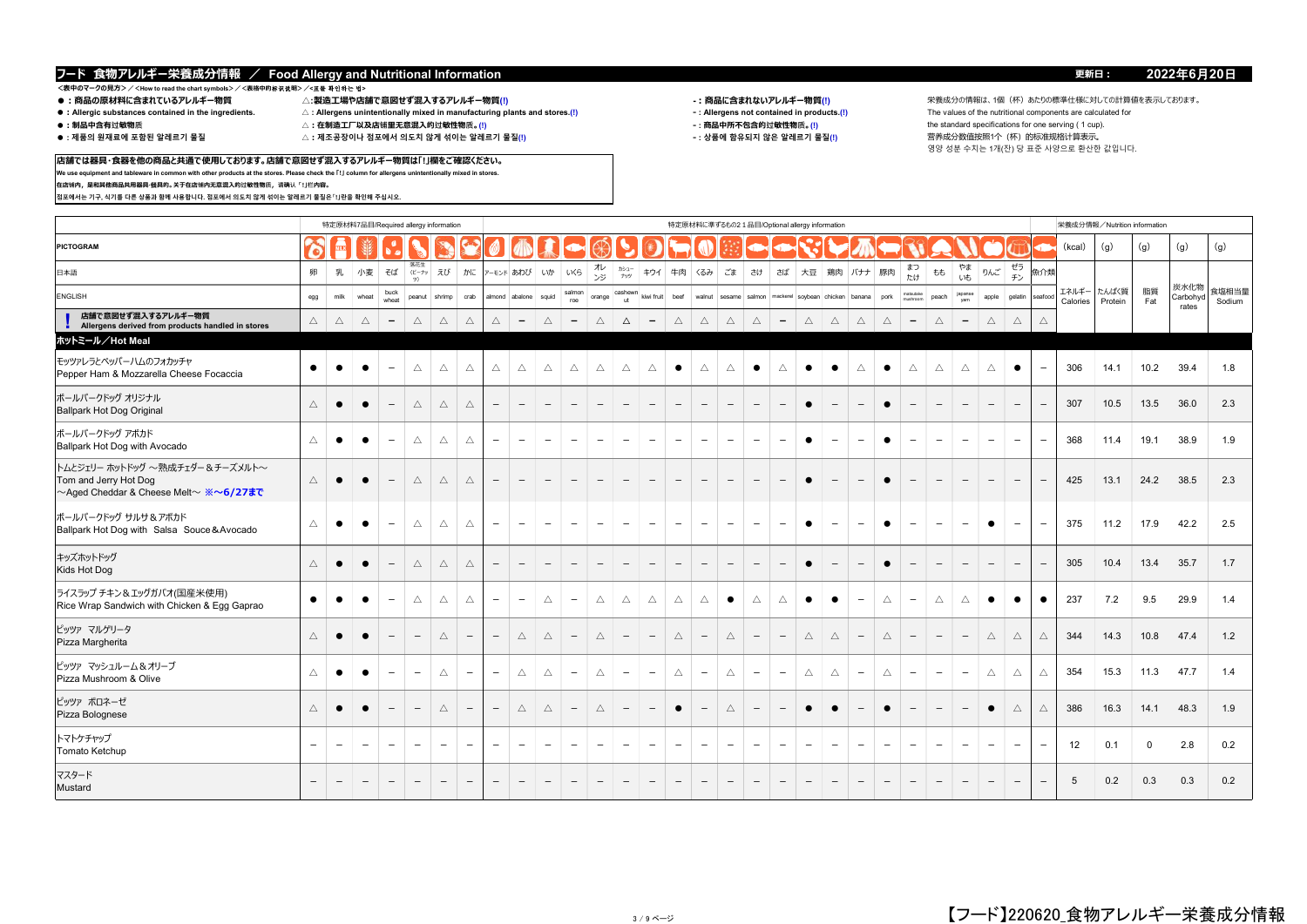**店舗では器具・食器を他の商品と共通で使用しております。店舗で意図せず混入するアレルギー物質は「!」欄をご確認ください。 We use equipment and tableware in common with other products at the stores. Please check the 「!」 column for allergens unintentionally mixed in stores.**

# <表中のマークの見方>/<How to read the chart symbols>/<表格中的<del>杯</del>K说明>/<표를 확인하는 법><br>● :商品の原材料に含まれているアレルギー物質 △:製造工場や店舗で意図せず混入するアレルギー物質(!)

**在店铺内,是和其他商品共用器具·餐具的。关于在店铺内无意混入的过敏性物质,请确认「!」栏内容。**

**점포에서는 기구, 식기를 다른 상품과 함께 사용합니다. 점포에서 의도치 않게 섞이는 알레르기 물질은「!」란을 확인해 주십시오.**

- 
- 
- 
- 
- ●:Allergic substances contained in the ingredients. △:Allergens unintentionally mixed in manufacturing plants and stores.(!) <br>●:制品中含有过敏物质 △:在制造工厂以及店铺里无意混入的过敏性物质。(!)
- 
- 
- $\triangle$  : 제조공장이나 점포에서 의도치 않게 섞이는 알레르기 물질(!)

- 
- -

**●:商品の原材料に含まれているアレルギー物質 △:製造工場や店舗で意図せず混入するアレルギー物質(!) -:商品に含まれないアレルギー物質(!)** 栄養成分の情報は、1個(杯)あたりの標準仕様に対しての計算値を表示しております。 **●:制品中含有过敏物质 △:在制造工厂以及店铺里无意混入的过敏性物质。(!) ‐ : 商品中所不包含的过敏性物质。(!)** the standard specifications for one serving ( 1 cup). 영양 성분 수치는 1개(잔) 당 표준 사양으로 환산한 값입니다.

|                                                                                                      |                          |                          |                          |                          | 特定原材料7品目/Required allergy information |                          |                          |                          |                          |                          |                          |                          |                          |                          |                          |                          |                          |                          |                          | 特定原材料に準ずるもの2 1品目/Optional allergy information |                          |                          |                          |                                 |                          |                          |                          |                          |                          |                   | 栄養成分情報/Nutrition information |             |                           |                 |
|------------------------------------------------------------------------------------------------------|--------------------------|--------------------------|--------------------------|--------------------------|---------------------------------------|--------------------------|--------------------------|--------------------------|--------------------------|--------------------------|--------------------------|--------------------------|--------------------------|--------------------------|--------------------------|--------------------------|--------------------------|--------------------------|--------------------------|-----------------------------------------------|--------------------------|--------------------------|--------------------------|---------------------------------|--------------------------|--------------------------|--------------------------|--------------------------|--------------------------|-------------------|------------------------------|-------------|---------------------------|-----------------|
| PICTOGRAM                                                                                            | G                        |                          |                          |                          |                                       |                          |                          |                          |                          |                          |                          |                          |                          |                          |                          |                          |                          |                          |                          |                                               |                          |                          |                          |                                 |                          |                          |                          |                          |                          | (kcal)            | (g)                          | (g)         | (g)                       | (g)             |
| 日本語                                                                                                  | 卵                        | 乳                        | 小麦                       | そば                       | 落花生<br>(ビーナッ<br>ツ)                    | えび                       | かに                       |                          | ァーモンド あわび いか             |                          | いくら                      | オレ<br>ンジ                 | カシュー<br>ナッツ              | キウイ                      | 牛肉 くるみ                   |                          | ごま                       | さけ                       | さば                       | 大豆   鶏肉   バナナ   豚肉                            |                          |                          |                          | まつ<br>たけ                        | もも                       | やま<br>いも                 | りんご                      | ゼラ<br>チン                 | 魚介類                      |                   |                              |             |                           |                 |
| <b>ENGLISH</b>                                                                                       | egg                      | milk                     | wheat                    | buck<br>wheat            | peanut                                | shrimp                   | crab                     |                          | almond abalone squid     |                          | salmon<br>roe            | orange                   | cashewn<br><b>ut</b>     | kiwi fruit               | beef                     | walnut sesame salmon     |                          |                          |                          | mackerel soybean chicken banana               |                          |                          | pork                     | matsutake<br>mushroom           | peach                    | japanse                  | apple                    | gelatin                  | seafood                  | エネルギー<br>Calories | たんぱく質<br>Protein             | 脂質<br>Fat   | 炭水化物<br>Carbohyd<br>rates | 食塩相当量<br>Sodium |
| 店舗で意図せず混入するアレルギー物質<br>Allergens derived from products handled in stores                              | $\triangle$              | Δ                        | $\triangle$              | $\qquad \qquad -$        | $\triangle$                           | $\triangle$              | Δ                        | $\triangle$              | $\overline{\phantom{a}}$ | $\triangle$              | $\overline{\phantom{a}}$ | $\triangle$              | $\Delta$                 | $\qquad \qquad -$        | $\triangle$              | $\triangle$              | $\triangle$              | $\triangle$              | $\qquad \qquad -$        | $\triangle$                                   | $\triangle$              | $\triangle$              | Δ                        | $\overline{\phantom{a}}$        | $\triangle$              | $\overline{\phantom{m}}$ | $\triangle$              | $\triangle$              | Δ                        |                   |                              |             |                           |                 |
| パスタ&デリカ/Pasta & Delica                                                                               |                          |                          |                          |                          |                                       |                          |                          |                          |                          |                          |                          |                          |                          |                          |                          |                          |                          |                          |                          |                                               |                          |                          |                          |                                 |                          |                          |                          |                          |                          |                   |                              |             |                           |                 |
| 牛ひき肉の贅沢ボロネーゼ<br><b>Bolognese Pasta</b>                                                               | $\bullet$                |                          | $\bullet$                | $\overline{\phantom{a}}$ | $\overline{\phantom{m}}$              |                          | $\overline{\phantom{a}}$ | $\overline{\phantom{a}}$ | $\overline{\phantom{a}}$ | $\overline{\phantom{a}}$ | $\overline{\phantom{m}}$ | $\overline{\phantom{a}}$ | $\overline{\phantom{m}}$ | $\overline{\phantom{m}}$ | $\bullet$                | $\qquad \qquad -$        | $\overline{\phantom{a}}$ | $\overline{\phantom{m}}$ | $\overline{\phantom{m}}$ | $\bullet$                                     | $\overline{\phantom{m}}$ | $\overline{\phantom{a}}$ | $\bullet$                | $\overline{\phantom{a}}$        | $\overline{\phantom{a}}$ | $\overline{\phantom{a}}$ | $\overline{\phantom{m}}$ | $\overline{\phantom{m}}$ | $\overline{\phantom{a}}$ | 627               | 28.6                         | 19.1        | 85.3                      | 3.8             |
| フレッシュトマトとベーコンのパスタ<br>Tomato Sauce Pasta with Bacon & Fresh Tomato                                    | $\bullet$                | $\bullet$                | $\bullet$                | $\overline{\phantom{m}}$ | $\triangle$                           | $\triangle$              | $\triangle$              | $\overline{\phantom{m}}$ | $\overline{\phantom{m}}$ | $\Delta$                 | $\overline{\phantom{m}}$ | $\overline{\phantom{m}}$ | $\overline{\phantom{m}}$ | $\overline{\phantom{m}}$ | $\overline{\phantom{a}}$ | $\overline{\phantom{a}}$ | $\triangle$              | $\overline{\phantom{a}}$ | $\overline{\phantom{0}}$ | $\bullet$                                     | $\triangle$              | $\overline{\phantom{m}}$ | $\bullet$                | $\overline{\phantom{m}}$        | $\overline{\phantom{m}}$ | $\triangle$              | $\triangle$              | $\triangle$              | $\triangle$              | 521               | 20.1                         | 12.6        | 81.8                      | 2.9             |
| 4種のキノコのパスタ~シャンピニオンソース~<br><b>Mushrooms Pasta</b>                                                     | $\triangle$              | $\bullet$                | $\bullet$                | $\overline{\phantom{a}}$ | $\triangle$                           | $\triangle$              | $\triangle$              | $\triangle$              | $\triangle$              | $\triangle$              | $\overline{\phantom{m}}$ | $\overline{\phantom{m}}$ | $\triangle$              | $\overline{\phantom{a}}$ | $\bullet$                | $\overline{\phantom{a}}$ | $\triangle$              | $\triangle$              | $\triangle$              | $\triangle$                                   | $\triangle$              | $\triangle$              | $\bullet$                | $\overline{\phantom{m}}$        | $\triangle$              | $\triangle$              | $\triangle$              | $\triangle$              | $\triangle$              | 389               | 15.1                         | 6.6         | 68.7                      | 2.6             |
| 兵庫県産 朝摘みバジルのジェノベーゼ<br>Genovese Pasta                                                                 | Δ                        | $\bullet$                | $\bullet$                | $\overline{\phantom{a}}$ | Δ                                     | Δ                        | $\triangle$              | $\bullet$                | Δ                        | $\Delta$                 | $\overline{\phantom{m}}$ | $\overline{\phantom{m}}$ | $\bullet$                | $\overline{\phantom{a}}$ | $\Delta$                 | $\overline{\phantom{0}}$ | $\triangle$              | $\Delta$                 | Δ                        | $\bullet$                                     | $\bullet$                | $\Delta$                 | Δ                        | $\overline{\phantom{a}}$        | Δ                        | $\triangle$              | $\triangle$              | $\triangle$              | $\triangle$              | 563               | 24.1                         | 18.1        | 76.0                      | 2.5             |
| 釜揚げしらすと水菜の瀬戸内レモンパスタ<br>~青唐辛子風味~<br><b>SETOUCHI Lemon Pasta with Whitebate &amp;</b><br><b>Mizuna</b> | $\bullet$                |                          |                          |                          | ۳                                     |                          | $\bullet$                |                          | $\overline{\phantom{0}}$ | $\bullet$                |                          |                          |                          | $\overline{\phantom{0}}$ | $\overline{\phantom{0}}$ | $\overline{\phantom{0}}$ |                          | $\overline{\phantom{0}}$ | $\bullet$                | $\bullet$                                     | $\bullet$                |                          | $\triangle$              | ۰                               | $\overline{\phantom{0}}$ | $\overline{\phantom{0}}$ | $\bullet$                |                          |                          | 568               | 18.7                         | 17.7        | 83.6                      | 3.6             |
| 彩り野菜とアメリケーヌソースの玄米リゾット(国産米使用)<br>Brown Rice Risotto with American Sauce & Vegetables                  | Δ                        | $\bullet$                | $\bullet$                | $\overline{\phantom{a}}$ | Δ                                     | $\bullet$                | Δ                        | $\triangle$              | $\triangle$              | $\triangle$              | $\triangle$              | $\triangle$              | $\triangle$              | $\triangle$              | $\bullet$                | $\triangle$              | $\triangle$              | $\triangle$              | $\triangle$              | $\bullet$                                     | $\bullet$                | $\triangle$              | $\triangle$              | $\triangle$                     | $\triangle$              | $\triangle$              | Δ                        | $\bullet$                | Δ                        | 383               | 14.1                         | 10.2        | 61.1                      | 2.2             |
| ビーフストロガノフ〜デミ仕立て〜(国産米使用)<br><b>Beef Stroganoff</b>                                                    | $\triangle$              | $\bullet$                | $\bullet$                | $\overline{\phantom{0}}$ | Δ                                     | $\triangle$              | $\triangle$              | $\triangle$              | $\triangle$              | $\triangle$              | $\triangle$              | $\triangle$              | $\triangle$              | $\triangle$              | $\bullet$                | $\triangle$              | $\triangle$              | $\triangle$              | $\triangle$              | $\bullet$                                     | $\bullet$                | $\triangle$              | $\bullet$                | $\triangle$                     | $\triangle$              | $\triangle$              | $\triangle$              | $\triangle$              | $\triangle$              | 538               | 16.8                         | 20.8        | 70.6                      | 1.8             |
| ビーフストロガノフ~サワークリーム仕立て~<br>(国産米使用) ※6/24~<br><b>Beef Stroganoff</b>                                    | $\triangle$              |                          | $\bullet$                | $\overline{\phantom{a}}$ | $\Delta$                              | $\Delta$                 | $\Delta$                 | $\Delta$                 | $\triangle$              | $\Delta$                 | $\triangle$              | $\Delta$                 | $\Delta$                 | $\Delta$                 | $\bullet$                | $\triangle$              | $\Delta$                 | $\Delta$                 | $\Delta$                 | $\bullet$                                     | $\bullet$                | $\Delta$                 | $\bullet$                | $\Delta$                        | $\Delta$                 | $\Delta$                 | $\Delta$                 | $\bullet$                | $\triangle$              | 419               | 12.5                         | 8.3         | 73.6                      | 2.2             |
| 野菜仕立てのラザニアプレート(ドレッシングを除く)<br>Plant-based Lasagna Plate                                               | $\triangle$              | Δ                        | $\bullet$                | $\overline{\phantom{a}}$ | $\triangle$                           | $\triangle$              | $\triangle$              | $\triangle$              | $\overline{\phantom{m}}$ | $\triangle$              | $\triangle$              | $\triangle$              | $\triangle$              | $\triangle$              | $\triangle$              | $\bigtriangleup$         | $\triangle$              | $\triangle$              | $\triangle$              | $\bullet$                                     | $\triangle$              | $\triangle$              | $\bigtriangleup$         | $\overline{\phantom{m}}$        | $\triangle$              | $\triangle$              | $\triangle$              | $\triangle$              | $\triangle$              | 259               | 8.9                          | 9.7         | 33.5                      | 1.6             |
| 畑の恵みのタコライス(国産米使用)<br>Plant-based Taco Rice                                                           | Δ                        | Δ                        | $\bullet$                | $\overline{\phantom{m}}$ | Δ                                     | $\triangle$              | $\triangle$              | $\triangle$              | $\triangle$              | $\triangle$              | $\triangle$              | Δ                        | $\triangle$              | Δ                        | $\triangle$              | $\triangle$              | $\triangle$              | $\triangle$              | $\triangle$              | $\bullet$                                     | $\triangle$              | $\triangle$              | Δ                        | $\triangle$                     | $\triangle$              | $\triangle$              | $\bullet$                | $\triangle$              | Δ                        | 376               | 7.7                          | 9.5         | 63.9                      | 1.5             |
| タバスコペッパーソース (1gあたり)<br><b>TABASCO Pepper Sauce</b>                                                   | $\qquad \qquad -$        |                          | $\overline{\phantom{m}}$ | $\overline{\phantom{m}}$ | $\overline{\phantom{m}}$              | $\overline{\phantom{0}}$ | $\qquad \qquad -$        | $\overline{\phantom{m}}$ | $\overline{\phantom{m}}$ | $\overline{\phantom{a}}$ | $\overline{\phantom{m}}$ | $\overline{\phantom{m}}$ | $\overline{\phantom{m}}$ | $\overline{\phantom{m}}$ | $\overline{\phantom{a}}$ | $\overline{\phantom{m}}$ | $\overline{\phantom{m}}$ | $\overline{\phantom{m}}$ | $\qquad \qquad -$        | $\overline{\phantom{a}}$                      | $\overline{\phantom{m}}$ | $\overline{\phantom{a}}$ | $\overline{\phantom{m}}$ | $\overline{\phantom{m}}$        | $\overline{\phantom{m}}$ | $\overline{\phantom{m}}$ | $\overline{\phantom{m}}$ | $\overline{\phantom{a}}$ | $\overline{\phantom{a}}$ | $\mathbf 0$       | $\mathsf 0$                  | $\mathbf 0$ | $\mathbf 0$               | $\mathbf 0$     |
| パルメザンチーズ (1gあたり)<br>Parmesan Cheese                                                                  | $\overline{\phantom{m}}$ | $\bullet$                | $\overline{\phantom{m}}$ | $\overline{\phantom{a}}$ | $\overline{\phantom{m}}$              | $\overline{\phantom{0}}$ | $\qquad \qquad -$        | $\overline{\phantom{a}}$ | $\overline{\phantom{a}}$ | $\overline{\phantom{a}}$ | $\overline{\phantom{m}}$ | $\overline{\phantom{m}}$ | $\overline{\phantom{a}}$ | $\overline{\phantom{m}}$ | $\overline{\phantom{a}}$ | $\overline{\phantom{m}}$ | $\overline{\phantom{a}}$ | $\overline{\phantom{m}}$ | $\overline{\phantom{0}}$ | $\overline{\phantom{m}}$                      | $\overline{\phantom{m}}$ | $\overline{\phantom{a}}$ | $\overline{\phantom{m}}$ | $\overline{\phantom{a}}$        | $\overline{\phantom{m}}$ | $\overline{\phantom{a}}$ | $\overline{\phantom{m}}$ | $\qquad \qquad -$        | $\overline{\phantom{m}}$ | 5                 | 0.4                          | 0.3         | $\mathbf{0}$              | $\mathbf 0$     |
| グリーンミニサラダ(ドレッシング除く)<br>Green Mini Salad (except dressing)                                            | $\triangle$              | $\bigtriangleup$         | $\triangle$              | $\overline{\phantom{m}}$ | $\triangle$                           | $\triangle$              | $\triangle$              | $\overline{\phantom{m}}$ | $\overline{\phantom{m}}$ | $\triangle$              | $\overline{\phantom{m}}$ | $\overline{\phantom{m}}$ | $\overline{\phantom{a}}$ | $\overline{\phantom{m}}$ | $-$                      | $\qquad \qquad -$        | $\triangle$              | $-$                      | $\overline{\phantom{0}}$ | $\triangle$                                   | $\triangle$              | $-$                      | $\bigtriangleup$         | $\hspace{0.1mm}-\hspace{0.1mm}$ | $\overline{\phantom{m}}$ | $\overline{\phantom{m}}$ | $\bigtriangleup$         | $\qquad \qquad -$        | $\triangle$              | $\overline{4}$    | 0.3                          | 0.1         | 0.9                       | $\mathbf 0$     |
| TCJオリジナルドレッシング<br>Original dressing                                                                  | $\overline{\phantom{0}}$ | $\overline{\phantom{0}}$ | $\overline{\phantom{a}}$ | $\overline{\phantom{a}}$ | $\overline{\phantom{a}}$              | $\overline{\phantom{m}}$ | $\overline{\phantom{a}}$ | $\overline{\phantom{a}}$ | $\overline{\phantom{m}}$ | $\overline{\phantom{a}}$ | $\overline{\phantom{m}}$ | $\overline{\phantom{a}}$ | $\overline{\phantom{m}}$ | $\overline{\phantom{a}}$ | $\overline{\phantom{m}}$ | $\overline{\phantom{m}}$ | $\bullet$                | $-$                      | $\overline{\phantom{a}}$ | $\overline{\phantom{m}}$                      | $\overline{\phantom{m}}$ | $\overline{\phantom{m}}$ | $\overline{\phantom{a}}$ | $\overline{\phantom{m}}$        | $\overline{\phantom{m}}$ | $\overline{\phantom{a}}$ | $\overline{\phantom{m}}$ | $\qquad \qquad -$        | $\overline{\phantom{m}}$ | 37                | 0.1                          | 3.4         | 1.5                       | 0.4             |

## **更新日: 2022**年**6**月**20**日

 $\mathbb{R}$ 

 $\mathbf{I}$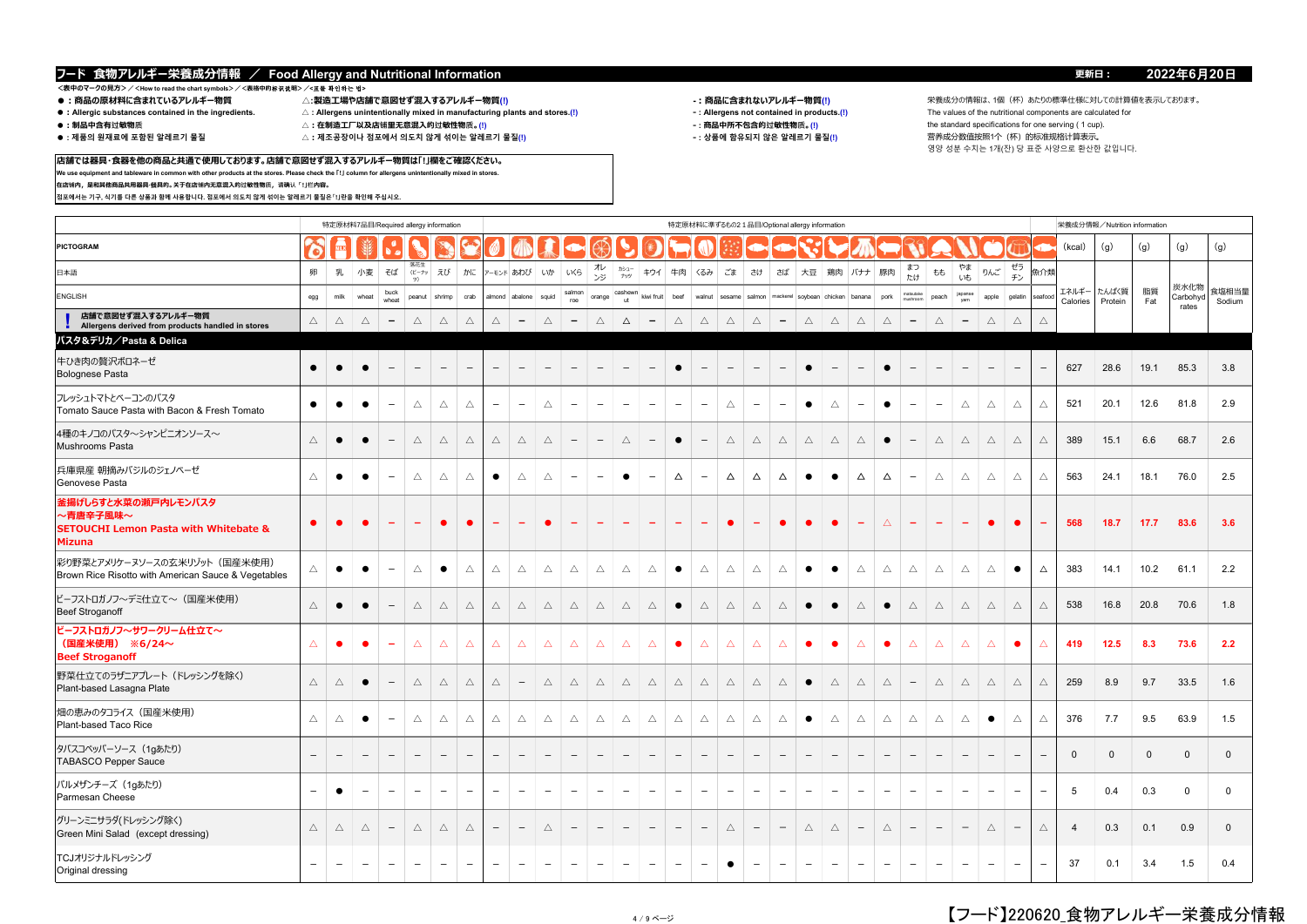**店舗では器具・食器を他の商品と共通で使用しております。店舗で意図せず混入するアレルギー物質は「!」欄をご確認ください。 We use equipment and tableware in common with other products at the stores. Please check the 「!」 column for allergens unintentionally mixed in stores.**

# <表中のマークの見方>/<How to read the chart symbols>/<表格中的<del>杯</del>K说明>/<표를 확인하는 법><br>● :商品の原材料に含まれているアレルギー物質 △:製造工場や店舗で意図せず混入するアレルギー物質(!)

**在店铺内,是和其他商品共用器具·餐具的。关于在店铺内无意混入的过敏性物质,请确认「!」栏内容。**

**점포에서는 기구, 식기를 다른 상품과 함께 사용합니다. 점포에서 의도치 않게 섞이는 알레르기 물질은「!」란을 확인해 주십시오.**

- 
- 
- 
- 
- ●:Allergic substances contained in the ingredients. △:Allergens unintentionally mixed in manufacturing plants and stores.(!) <br>●:制品中含有过敏物质 △:在制造工厂以及店铺里无意混入的过敏性物质。(!)
- 
- $\triangle$  : 제조공장이나 점포에서 의도치 않게 섞이는 알레르기 물질(!)
	-

- 
- -

**●:商品の原材料に含まれているアレルギー物質 △:製造工場や店舗で意図せず混入するアレルギー物質(!) -:商品に含まれないアレルギー物質(!)** 栄養成分の情報は、1個(杯)あたりの標準仕様に対しての計算値を表示しております。 **●:制品中含有过敏物质 △:在制造工厂以及店铺里无意混入的过敏性物质。(!) ‐ : 商品中所不包含的过敏性物质。(!)** the standard specifications for one serving ( 1 cup). 영양 성분 수치는 1개(잔) 당 표준 사양으로 환산한 값입니다.

|                                                                         |             |      | 特定原材料7品目/Required allergy information |                          |                          |                          |                          |                          |                           |                          |                          |                          |                          |                          |                          |                          |                          |                          |                          | 特定原材料に準ずるもの2 1品目/Optional allergy information                        |                          |                          |                          |                          |                          |                          |                          |             |                          | 栄養成分情報/Nutrition information |                  |           |                           |                 |
|-------------------------------------------------------------------------|-------------|------|---------------------------------------|--------------------------|--------------------------|--------------------------|--------------------------|--------------------------|---------------------------|--------------------------|--------------------------|--------------------------|--------------------------|--------------------------|--------------------------|--------------------------|--------------------------|--------------------------|--------------------------|----------------------------------------------------------------------|--------------------------|--------------------------|--------------------------|--------------------------|--------------------------|--------------------------|--------------------------|-------------|--------------------------|------------------------------|------------------|-----------|---------------------------|-----------------|
| <b>PICTOGRAM</b>                                                        |             |      |                                       |                          |                          |                          |                          |                          |                           |                          |                          |                          |                          |                          |                          |                          |                          |                          |                          |                                                                      |                          |                          |                          |                          |                          |                          |                          |             |                          | (kcal)                       | (q)              | (g)       | (g)                       | (g)             |
| 日本語                                                                     | 卵           | 乳    | 小麦                                    | そば                       | 落花生<br>ビーナッ<br>ツ)        | えび                       |                          |                          |                           | かに アーモンド あわび いか いくら      |                          | オレ<br>ンジ                 | カシュー<br>ナッツ              | キウイ                      | 牛肉 くるみ                   |                          | ごま                       | さけ                       |                          | さば   大豆   鶏肉   バナナ   豚肉                                              |                          |                          |                          | まつ<br>たけ                 | もも                       | やま<br>いも                 | りんご                      | ゼラ<br>チン    | 魚介類                      |                              |                  |           |                           |                 |
| ENGLISH                                                                 | egg         | milk | wheat                                 | buck<br>wheat            | peanut shrimp            |                          |                          |                          | crab almond abalone squid |                          | salmon<br>roe            | orange                   | cashewn<br>ut.           |                          |                          |                          |                          |                          |                          | kiwi fruit beef walnut sesame salmon mackerel soybean chicken banana |                          |                          | pork                     | matsutake<br>mushroom    | peach                    | japanse                  | apple                    | gelatin     | seafood                  | エネルギー<br>Calories            | たんぱく質<br>Protein | 脂質<br>Fat | 炭水化物<br>Carbohyd<br>rates | 食塩相当量<br>Sodium |
| 店舗で意図せず混入するアレルギー物質<br>Allergens derived from products handled in stores | $\triangle$ | Δ    | $\triangle$                           | $\overline{\phantom{a}}$ | $\triangle$              | $\triangle$              | $\triangle$              | $\triangle$              | $\overline{\phantom{a}}$  | $\triangle$              | $\overline{\phantom{a}}$ | $\triangle$              | $\Delta$                 | $-$                      | $\triangle$              | $\triangle$              | $\triangle$              | $\triangle$              | $\overline{\phantom{a}}$ | $\triangle$                                                          | $\triangle$              | $\triangle$              | $\triangle$              | $\overline{\phantom{a}}$ | $\triangle$              | $-$                      | Δ                        | $\triangle$ |                          |                              |                  |           |                           |                 |
| スイーツ/Sweets                                                             |             |      |                                       |                          |                          |                          |                          |                          |                           |                          |                          |                          |                          |                          |                          |                          |                          |                          |                          |                                                                      |                          |                          |                          |                          |                          |                          |                          |             |                          |                              |                  |           |                           |                 |
| ニューヨークチーズケーキ<br>Cheese Cake                                             | $\bullet$   |      |                                       | $\overline{\phantom{m}}$ | Δ                        | $\overline{\phantom{0}}$ | $\qquad \qquad -$        | $\bullet$                | $\overline{\phantom{a}}$  | $\overline{\phantom{a}}$ | $\overline{\phantom{a}}$ | $\triangle$              | $\overline{\phantom{0}}$ | $\triangle$              | $\overline{\phantom{m}}$ | Δ                        | $\triangle$              | $\overline{\phantom{m}}$ | $\overline{\phantom{m}}$ | $\bullet$                                                            | $\qquad \qquad -$        | $\triangle$              | $\overline{\phantom{a}}$ | $\overline{\phantom{a}}$ | $\triangle$              | $\triangle$              | Δ                        | $\triangle$ | $\overline{\phantom{m}}$ | 342                          | 5.4              | 22.4      | 29.6                      | 0.5             |
| 紅茶のシフォン<br>Tea Chiffon Cake                                             | $\bullet$   |      |                                       | $\overline{\phantom{a}}$ | $\overline{\phantom{0}}$ | $\overline{\phantom{0}}$ | $\overline{\phantom{0}}$ | $-$                      | $\overline{\phantom{0}}$  | $\overline{\phantom{m}}$ | $\overline{\phantom{m}}$ |                          | $\overline{\phantom{0}}$ | $\overline{\phantom{0}}$ | $-$                      | $\overline{\phantom{0}}$ |                          | $\overline{\phantom{m}}$ | $\overline{\phantom{0}}$ | $\bullet$                                                            | $\qquad \qquad -$        | $-$                      | $\overline{\phantom{0}}$ | $\overline{\phantom{a}}$ | $\overline{\phantom{0}}$ | $\overline{\phantom{a}}$ | $\overline{\phantom{m}}$ | $-$         | $\overline{\phantom{a}}$ | 266                          | 4.2              | 17.5      | 22.8                      | 0.3             |
| ミルクレープ ブリュレ<br>Mille crêpes Brulee                                      | $\bullet$   |      |                                       | $\overline{\phantom{a}}$ | $\overline{\phantom{0}}$ | $\sim$                   | $\qquad \qquad -$        | $\bullet$                | $\overline{\phantom{a}}$  | $\overline{\phantom{a}}$ | $\qquad \qquad -$        | $\overline{\phantom{a}}$ | $\equiv$                 | $\qquad \qquad -$        | $\overline{\phantom{0}}$ | $\overline{\phantom{m}}$ | $\overline{\phantom{0}}$ | $\qquad \qquad -$        | $\qquad \qquad$          | $\bullet$                                                            | $\qquad \qquad -$        | $\qquad \qquad -$        | $\qquad \qquad$          | $\overline{\phantom{a}}$ | $\qquad \qquad -$        | $\qquad \qquad -$        | $\overline{\phantom{a}}$ | $\bullet$   | $\overline{\phantom{m}}$ | 271                          | 5.2              | 16.8      | 24.6                      | 0.2             |
| キャラメルクリームパフ<br><b>Caramel Cream Puff</b>                                | $\bullet$   |      |                                       | $\qquad \qquad -$        | $\overline{\phantom{m}}$ | $\qquad \qquad -$        |                          | $\bullet$                | $\qquad \qquad -$         | $\qquad \qquad -$        | $\overline{\phantom{0}}$ | $\qquad \qquad -$        | $\triangle$              | $\overline{\phantom{0}}$ | $-$                      | $\triangle$              | $-$                      | $\qquad \qquad -$        | $-$                      | $\bullet$                                                            | $\qquad \qquad -$        | $\qquad \qquad -$        |                          | $\qquad \qquad -$        | $\qquad \qquad -$        | $\overline{\phantom{0}}$ | $\qquad \qquad -$        | $\bullet$   |                          | 230                          | 4.0              | 15.3      | 19.0                      | 0.3             |
| ピスターシュ&フランボワーズ<br>Pistachio & Raspberry                                 | $\bullet$   |      | $\bullet$                             | $\overline{\phantom{m}}$ | Δ                        | $\overline{\phantom{a}}$ | $\overline{\phantom{0}}$ | $\bullet$                | $\qquad \qquad -$         | $\overline{\phantom{0}}$ | $\overline{\phantom{m}}$ | Δ                        | $\triangle$              | $\triangle$              | $-$                      | Δ                        | $\triangle$              | $-$                      | $\overline{\phantom{0}}$ | $\bullet$                                                            | $\overline{\phantom{m}}$ | $\triangle$              | $\overline{\phantom{m}}$ | $\overline{\phantom{m}}$ | $\triangle$              | $\overline{\phantom{m}}$ | Δ                        | $\bullet$   | $\overline{\phantom{m}}$ | 209                          | 3.5              | 10.4      | 25.3                      | 0.1             |
| 日向夏のヴィクトリアケーキ<br>Victoria Sponge Cake HYUGANATSU                        | $\bullet$   |      |                                       | $\qquad \qquad -$        |                          | $\qquad \qquad -$        | $\overline{\phantom{0}}$ | $\Delta$                 | $\qquad \qquad -$         | $\overline{\phantom{m}}$ | $\qquad \qquad -$        | $\Delta$                 |                          | $\overline{\phantom{0}}$ | $\overline{\phantom{m}}$ | $\Delta$                 | $\triangle$              | $\qquad \qquad -$        | $\qquad \qquad -$        | $\bullet$                                                            | $\qquad \qquad -$        | $\Delta$                 | $\overline{\phantom{m}}$ | $\overline{\phantom{a}}$ | $\Delta$                 | $\overline{\phantom{m}}$ | $\bullet$                | $\Delta$    | $\qquad \qquad -$        | 175                          | 2.2              | 8.6       | 22.3                      | 0.1             |
| クラシックズコット ピーチ&アーモンド<br>Zuccotto Cake Peach & Almond                     | $\bullet$   |      | $\bullet$                             | $\qquad \qquad -$        | $\overline{\phantom{a}}$ | $\overline{\phantom{m}}$ | $\overline{\phantom{0}}$ | $\bullet$                | $\overline{\phantom{m}}$  | $\qquad \qquad -$        | $\overline{\phantom{m}}$ | $\bullet$                | $\triangle$              | $\overline{\phantom{0}}$ | $\overline{\phantom{0}}$ | $\triangle$              | $\triangle$              | $\overline{\phantom{a}}$ | $\overline{\phantom{m}}$ | $\bullet$                                                            | $\qquad \qquad -$        | $\triangle$              | $\overline{\phantom{0}}$ | $-$                      | $\bullet$                | $\overline{\phantom{a}}$ | $\bullet$                | $\triangle$ | $\overline{\phantom{m}}$ | 255                          | 3.2              | 15.6      | 25.6                      | 0.1             |
| ブルーベリーシブースト<br><b>Blueberry Chiboust Cake</b>                           | $\bullet$   |      |                                       |                          |                          |                          | $\qquad \qquad -$        | $\overline{\phantom{a}}$ | $\qquad \qquad -$         | $\overline{\phantom{a}}$ | $\qquad \qquad -$        |                          |                          | $\overline{\phantom{m}}$ | $\qquad \qquad -$        |                          |                          | $\qquad \qquad -$        | $\overline{\phantom{m}}$ | $\bullet$                                                            | $\qquad \qquad -$        | $\qquad \qquad -$        | $\overline{\phantom{0}}$ | $\overline{\phantom{0}}$ |                          | $\qquad \qquad -$        |                          |             | $\overline{\phantom{m}}$ | 161                          | 2.1              | 8.0       | 20.2                      | 0.1             |
| 和三盆と大豆粉のシフォン<br><b>Chiffon Cake WASANBON Sugar &amp; Soy Flour</b>      |             |      |                                       | -                        |                          | $\overline{\phantom{0}}$ | $\overline{\phantom{a}}$ | $\overline{\phantom{a}}$ |                           |                          |                          | $\overline{\phantom{a}}$ |                          |                          | $\overline{\phantom{a}}$ | $\overline{\phantom{0}}$ |                          | -                        | $\equiv$                 |                                                                      | $\overline{\phantom{0}}$ | $\overline{\phantom{0}}$ | $\overline{\phantom{a}}$ | $\overline{\phantom{0}}$ | $\overline{\phantom{0}}$ | $\overline{\phantom{a}}$ | $\overline{\phantom{0}}$ |             | $\overline{\phantom{m}}$ | 233                          | 4.7              | 14.4      | 21.2                      | 0.3             |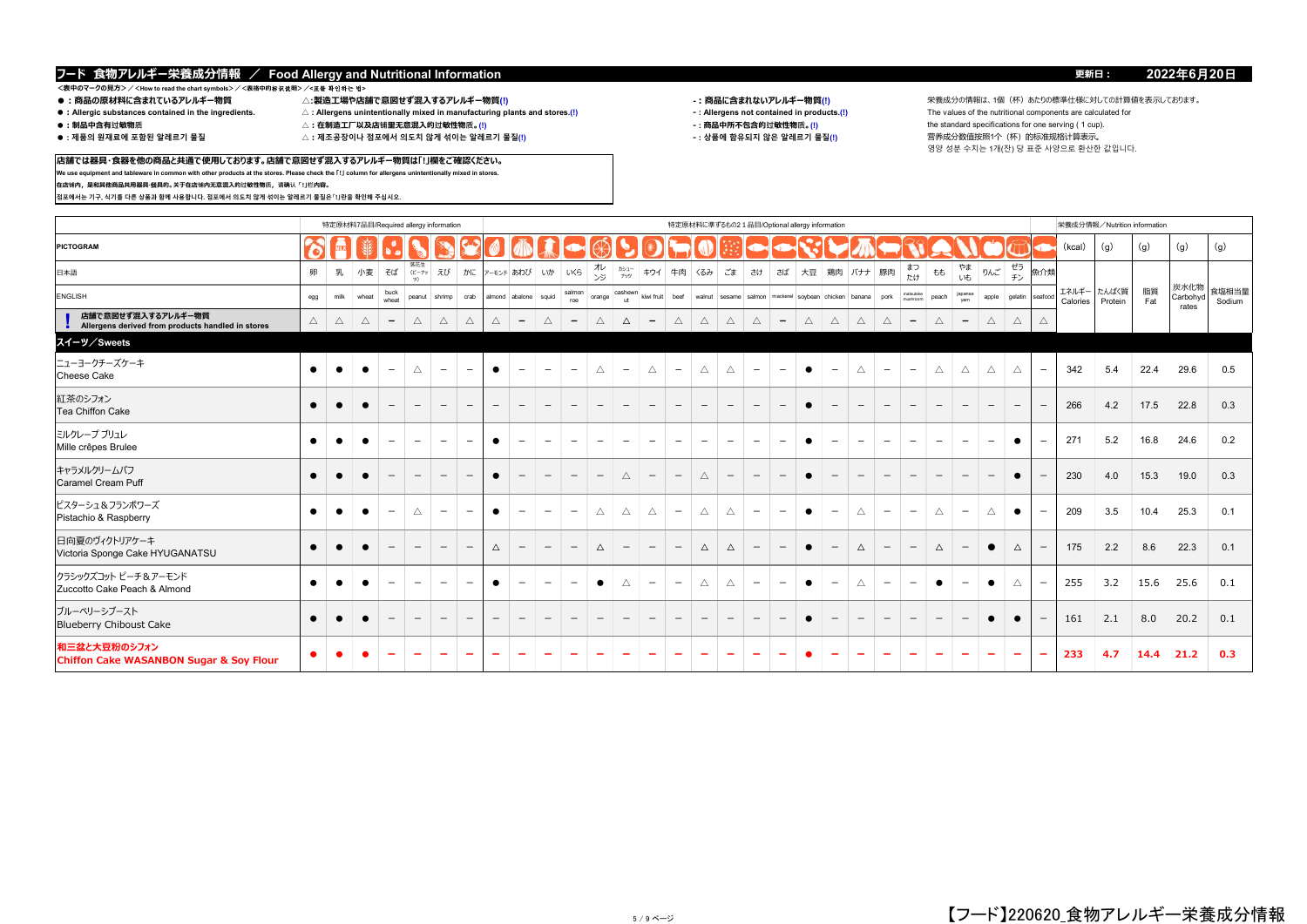**店舗では器具・食器を他の商品と共通で使用しております。店舗で意図せず混入するアレルギー物質は「!」欄をご確認ください。 We use equipment and tableware in common with other products at the stores. Please check the 「!」 column for allergens unintentionally mixed in stores.**

# \_<br><表中のマークの見方>/<How to read the chart symbols>/<表格中的标识説明>/**<표를 확인하는 법><br>● :商品の原材料に含まれているアレルギー物質**

**在店铺内,是和其他商品共用器具·餐具的。关于在店铺内无意混入的过敏性物质,请确认「!」栏内容。**

**점포에서는 기구, 식기를 다른 상품과 함께 사용합니다. 점포에서 의도치 않게 섞이는 알레르기 물질은「!」란을 확인해 주십시오.**

- 
- 
- 
- 
- ●:Allergic substances contained in the ingredients. △:Allergens unintentionally mixed in manufacturing plants and stores.(!) <br>●:制品中含有过敏物质 △:在制造工厂以及店铺里无意混入的过敏性物质。(!)
- 
- 
- $\triangle$  : 제조공장이나 점포에서 의도치 않게 섞이는 알레르기 물질(!)

- 
- 

**●:商品の原材料に含まれているアレルギー物質 △:製造工場や店舗で意図せず混入するアレルギー物質(!) -:商品に含まれないアレルギー物質(!)** 栄養成分の情報は、1個(杯)あたりの標準仕様に対しての計算値を表示しております。 **●:制品中含有过敏物质 △:在制造工厂以及店铺里无意混入的过敏性物质。(!) ‐ : 商品中所不包含的过敏性物质。(!)** the standard specifications for one serving ( 1 cup). 영양 성분 수치는 1개(잔) 당 표준 사양으로 환산한 값입니다.

|                                                                                                     |             |           | 特定原材料7品目/Required allergy information |                          |                          |                          |                          |                          |                           |                          |                          |                          |                          |                          |                          |                          |                          |                          |                          | 特定原材料に準ずるもの2 1品目/Optional allergy information                        |                          |                                 |                          |                          |                          |                          |                          |                          |                          |                   | 栄養成分情報/Nutrition information |           |                           |                 |
|-----------------------------------------------------------------------------------------------------|-------------|-----------|---------------------------------------|--------------------------|--------------------------|--------------------------|--------------------------|--------------------------|---------------------------|--------------------------|--------------------------|--------------------------|--------------------------|--------------------------|--------------------------|--------------------------|--------------------------|--------------------------|--------------------------|----------------------------------------------------------------------|--------------------------|---------------------------------|--------------------------|--------------------------|--------------------------|--------------------------|--------------------------|--------------------------|--------------------------|-------------------|------------------------------|-----------|---------------------------|-----------------|
| PICTOGRAM                                                                                           |             |           |                                       |                          |                          |                          |                          |                          |                           |                          |                          |                          |                          |                          |                          |                          |                          |                          |                          |                                                                      |                          |                                 |                          |                          |                          |                          |                          |                          |                          | (kcal)            | (q)                          | (g)       | (g)                       | (g)             |
| 日本語                                                                                                 | 卵           | 乳         | 小麦                                    | そば                       | 落花生<br>(ビーナッ<br>ツ)       | えび                       |                          |                          | かに アーモンド あわび いか いくら       |                          |                          | オレ<br>ンジ                 | カシュー<br>ナッツ              | キウイ                      | 牛肉 くるみ                   |                          | ごま                       | さけ                       | さば                       | 大豆   鶏肉   バナナ   豚肉                                                   |                          |                                 |                          | まつ<br>たけ                 | もも                       | やま<br>いも                 | りんご                      | ゼラ<br>チン                 | 魚介類                      |                   |                              |           |                           |                 |
| ENGLISH                                                                                             | egg         | milk      | wheat                                 | buck<br>wheat            | peanut   shrimp          |                          |                          |                          | crab almond abalone squid |                          | salmon<br>roe            | orange                   | cashewn<br>ut.           |                          |                          |                          |                          |                          |                          | kiwi fruit beef walnut sesame salmon mackerel soybean chicken banana |                          |                                 | pork                     | matsutake<br>mishroom    | peach                    | japanse<br>vam           | apple                    | gelatin                  | seafood                  | エネルギー<br>Calories | たんぱく質<br>Protein             | 脂質<br>Fat | 炭水化物<br>Carbohyd<br>rates | 食塩相当量<br>Sodium |
| 店舗で意図せず混入するアレルギー物質<br>Allergens derived from products handled in stores                             | $\triangle$ | Δ         | $\triangle$                           | $\overline{\phantom{a}}$ | $\triangle$              | $\wedge$                 | $\wedge$                 | $\triangle$              | $\overline{\phantom{a}}$  | $\triangle$              | $\overline{\phantom{a}}$ | $\triangle$              | Δ                        | $\overline{\phantom{0}}$ | $\triangle$              | $\triangle$              | $\triangle$              | Δ                        | $\overline{\phantom{0}}$ | $\triangle$                                                          | $\triangle$              | $\triangle$                     | $\triangle$              | $\qquad \qquad -$        | $\triangle$              | $\overline{\phantom{a}}$ | $\triangle$              | $\triangle$              | $\wedge$                 |                   |                              |           |                           |                 |
| スイーツ/Sweets                                                                                         |             |           |                                       |                          |                          |                          |                          |                          |                           |                          |                          |                          |                          |                          |                          |                          |                          |                          |                          |                                                                      |                          |                                 |                          |                          |                          |                          |                          |                          |                          |                   |                              |           |                           |                 |
| バニラ香るスフレケーキ<br>Souffle Cake                                                                         | $\bullet$   | $\bullet$ | $\bullet$                             | $\overline{\phantom{m}}$ | $\overline{\phantom{0}}$ | $\overline{\phantom{m}}$ | $\overline{\phantom{0}}$ | $\overline{\phantom{m}}$ | $\overline{\phantom{0}}$  | $\overline{\phantom{a}}$ | $\qquad \qquad -$        | $\triangle$              | $\overline{\phantom{0}}$ | $\overline{\phantom{a}}$ | $\overline{\phantom{m}}$ | $\equiv$                 | $\overline{\phantom{a}}$ | $\qquad \qquad -$        | $\overline{\phantom{m}}$ | $\bullet$                                                            | $\overline{\phantom{0}}$ | $\overline{\phantom{a}}$        | $\qquad \qquad -$        | $\overline{\phantom{a}}$ | $\triangle$              | $\triangle$              | $\triangle$              | $\triangle$              | $\overline{\phantom{m}}$ | 307               | 4.3                          | 16.6      | 35.5                      | 0.5             |
| ショコラテリーヌ<br><b>Chocolat Terrine</b>                                                                 | $\bullet$   | $\bullet$ | $\triangle$                           | $\overline{\phantom{m}}$ | $\qquad \qquad -$        | $\overline{\phantom{0}}$ | $\overline{\phantom{m}}$ | $-$                      | $\overline{\phantom{m}}$  | $\qquad \qquad -$        | $\overline{\phantom{m}}$ | $\overline{\phantom{a}}$ | $\overline{\phantom{0}}$ | $\overline{\phantom{0}}$ | $\overline{\phantom{a}}$ | $\overline{\phantom{a}}$ | $\overline{\phantom{a}}$ | $\overline{\phantom{m}}$ | $\qquad \qquad -$        | $\bullet$                                                            | $\qquad \qquad -$        | $\hspace{0.1mm}-\hspace{0.1mm}$ | $\overline{\phantom{a}}$ | $\overline{\phantom{a}}$ | $\qquad \qquad -$        | $\overline{\phantom{a}}$ | $\qquad \qquad -$        | $\overline{\phantom{0}}$ |                          | 279               | 3.4                          | 21.0      | 19.1                      | 0.1             |
| 深煎りコーヒーにぴったりのダークチェリーチーズテリーヌ<br>Dark Cherry Cheese Terrine                                           | $\bullet$   |           | $\bullet$                             | $\overline{\phantom{m}}$ |                          | $\overline{\phantom{m}}$ | $\overline{\phantom{a}}$ | $\overline{\phantom{0}}$ | $\qquad \qquad -$         | $\overline{\phantom{a}}$ | $\overline{\phantom{m}}$ | $\qquad \qquad -$        | $\overline{\phantom{0}}$ | $\overline{\phantom{a}}$ | $\overline{\phantom{a}}$ |                          | $\overline{\phantom{a}}$ | $\qquad \qquad -$        | $\qquad \qquad$          | $\bullet$                                                            | $\qquad \qquad -$        | $\overline{\phantom{0}}$        | $\overline{\phantom{m}}$ | $\overline{\phantom{a}}$ | $\overline{\phantom{0}}$ | $\overline{\phantom{a}}$ | $\overline{\phantom{a}}$ | $\overline{\phantom{a}}$ | $\overline{\phantom{a}}$ | 177               | 3.4                          | 12.7      | 12.3                      | 0.2             |
| ピュアメープルとバターのパンケーキ<br>Pure Maple Syrup & Butter Pancake                                              | $\bullet$   |           |                                       |                          |                          |                          |                          | $\overline{\phantom{a}}$ | $\overline{\phantom{a}}$  | $\triangle$              | $\overline{\phantom{m}}$ | $\triangle$              |                          | $\qquad \qquad -$        | $\triangle$              |                          | $\triangle$              | $\triangle$              | $\triangle$              | $\bullet$                                                            | $\triangle$              | $\overline{\phantom{a}}$        | $\triangle$              | $\qquad \qquad -$        | $\triangle$              | $\triangle$              | Δ                        | $\triangle$              | $\triangle$              | 412               | 9.1                          | 17.5      | 54.8                      | 0.9             |
| キャラメルベアフルパンケーキ<br><b>Bearful Pancake Caramel</b>                                                    | $\bullet$   |           |                                       | $\overline{\phantom{m}}$ | Δ                        | $\overline{\phantom{m}}$ | $\qquad \qquad -$        | $\qquad \qquad -$        | $\overline{\phantom{a}}$  | $\triangle$              | $\overline{\phantom{a}}$ | $\triangle$              | $\overline{\phantom{0}}$ | $\overline{\phantom{m}}$ | $\triangle$              | $\overline{\phantom{0}}$ | $\triangle$              | $\triangle$              | Δ                        | $\bullet$                                                            | $\triangle$              | $\overline{\phantom{a}}$        | Δ                        | $\overline{\phantom{a}}$ | $\triangle$              | $\triangle$              | Δ                        | $\triangle$              | $\triangle$              | 255               | 6.4                          | 10.2      | 34.7                      | 0.6             |
| 苺と練乳のパンケーキ<br>Strawberries & Condensed Milk Pancake                                                 | $\bullet$   |           |                                       | $\overline{\phantom{m}}$ |                          |                          |                          | $\overline{\phantom{a}}$ | $\overline{\phantom{a}}$  | $\triangle$              | $\overline{\phantom{m}}$ | $\triangle$              |                          | $\overline{\phantom{a}}$ | $\triangle$              | $\overline{\phantom{m}}$ | $\triangle$              | $\triangle$              | $\triangle$              | $\bullet$                                                            | $\triangle$              | $\overline{\phantom{a}}$        | $\triangle$              | $\overline{\phantom{a}}$ | $\triangle$              | $\triangle$              | Δ                        | $\wedge$                 | $\triangle$              | 509               | 11.8                         | 18.4      | 74.0                      | 1.2             |
| レモンクリームハニースフレケーキ<br>Lemon & Honey Souffle Cake                                                      | $\bullet$   |           |                                       | $\overline{\phantom{m}}$ |                          | $\overline{\phantom{m}}$ |                          | $\overline{\phantom{0}}$ | $\overline{\phantom{m}}$  | $-$                      | $\overline{\phantom{a}}$ | $\triangle$              | $\overline{\phantom{m}}$ | $\overline{\phantom{a}}$ | $\overline{\phantom{0}}$ |                          | $\triangle$              | $\overline{\phantom{0}}$ |                          | $\bullet$                                                            | $\overline{\phantom{0}}$ |                                 | $\overline{\phantom{m}}$ | $\overline{\phantom{a}}$ | $\triangle$              | $\triangle$              | Δ                        | $\triangle$              | $\overline{\phantom{m}}$ | 388               | 4.5                          | 20.5      | 47.3                      | 0.5             |
| チョコキャラメルスフレケーキ<br>Chocolate Caramel Souffle Cake                                                    | $\bullet$   |           |                                       | $\overline{\phantom{m}}$ |                          |                          |                          | $\overline{\phantom{a}}$ | $\overline{\phantom{a}}$  | $\overline{\phantom{a}}$ | $\overline{\phantom{m}}$ | $\triangle$              |                          | $\overline{\phantom{m}}$ | $-$                      |                          |                          | $\overline{\phantom{m}}$ | $\overline{\phantom{m}}$ | $\bullet$                                                            | $\qquad \qquad -$        | $\overline{\phantom{m}}$        | $\overline{\phantom{m}}$ | $\overline{\phantom{a}}$ | $\triangle$              | $\triangle$              | $\triangle$              | $\triangle$              | $\overline{\phantom{m}}$ | 340               | 4.6                          | 18.8      | 38.3                      | 0.5             |
| エキゾチックパンケーキ マンゴーパッション & ミックススパイス<br>Exotic Pancake Mango, Passion Fruit with Mixed<br><b>Spices</b> | $\bullet$   |           |                                       |                          |                          |                          |                          | $\overline{\phantom{0}}$ | $\overline{\phantom{a}}$  | Δ                        | $\overline{\phantom{m}}$ | Δ                        | $\overline{\phantom{m}}$ | $\qquad \qquad$          | Δ                        | $\overline{\phantom{0}}$ | $\triangle$              | Δ                        | Δ                        | $\bullet$                                                            | Δ                        | $\overline{\phantom{0}}$        | Δ                        | $\overline{\phantom{a}}$ | Δ                        | $\Delta$                 | Δ                        | $\Delta$                 | Δ                        | 427               | 9.4                          | 15.6      | 63.5                      | 0.9             |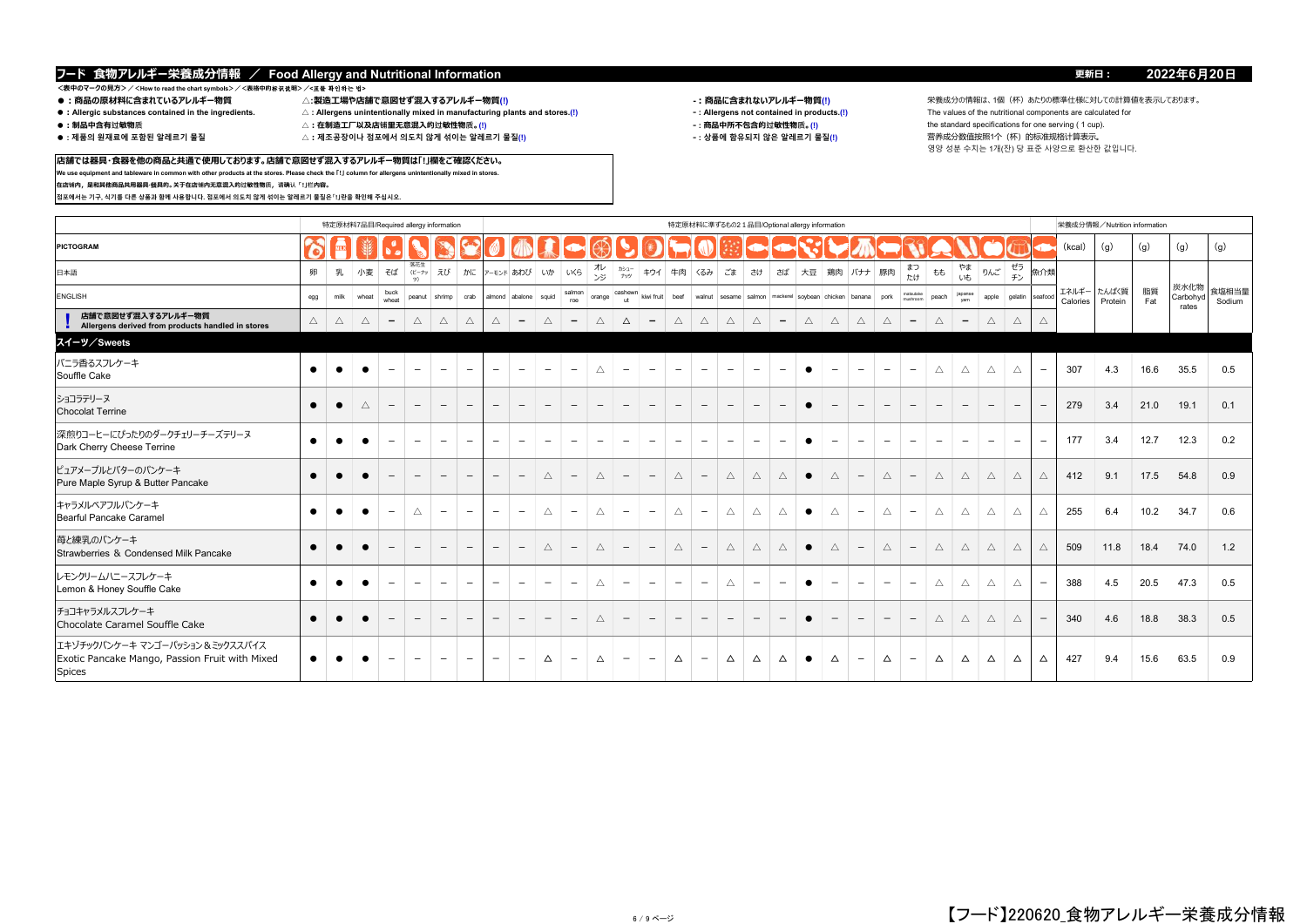**店舗では器具・食器を他の商品と共通で使用しております。店舗で意図せず混入するアレルギー物質は「!」欄をご確認ください。 We use equipment and tableware in common with other products at the stores. Please check the 「!」 column for allergens unintentionally mixed in stores.**

# <表中のマークの見方>/<How to read the chart symbols>/<表格中的标识説明>/**<표를 확인하는 법><br>● :商品の原材料に含まれているアレルギー物質**

**在店铺内,是和其他商品共用器具·餐具的。关于在店铺内无意混入的过敏性物质,请确认「!」栏内容。**

**점포에서는 기구, 식기를 다른 상품과 함께 사용합니다. 점포에서 의도치 않게 섞이는 알레르기 물질은「!」란을 확인해 주십시오.**

- 
- 
- 
- 
- ●:Allergic substances contained in the ingredients. △:Allergens unintentionally mixed in manufacturing plants and stores.(!) <br>●:制品中含有过敏物质 △:在制造工厂以及店铺里无意混入的过敏性物质。(!)
- 
- 
- 

- 
- -

**●:商品の原材料に含まれているアレルギー物質 △:製造工場や店舗で意図せず混入するアレルギー物質(!) -:商品に含まれないアレルギー物質(!)** 栄養成分の情報は、1個(杯)あたりの標準仕様に対しての計算値を表示しております。 **●:制品中含有过敏物质 △:在制造工厂以及店铺里无意混入的过敏性物质。(!) ‐ : 商品中所不包含的过敏性物质。(!)** the standard specifications for one serving ( 1 cup). **● : 제품의 원재료에 포함된 알레르기 물질 △:제조공장이나 점포에서 의도치 않게 섞이는 알레르기 물질(!) ‐ : 상품에 함유되지 않은 알레르기 물질(!)** 营养成分数值按照1个(杯)的标准规格计算表示。 영양 성분 수치는 1개(잔) 당 표준 사양으로 환산한 값입니다.

|                                                                         |             |             |             | 特定原材料7品目/Required allergy information |                                 |                          |                          |             |                          |                          |                          |                          |                          |                          |                          |                          |                          |                          |                          | 特定原材料に準ずるもの2 1品目/Optional allergy information                    |                          |                                 |                          |                          |                          |                          |                          |                          |                          |                   | 栄養成分情報/Nutrition information |           |                           |                 |
|-------------------------------------------------------------------------|-------------|-------------|-------------|---------------------------------------|---------------------------------|--------------------------|--------------------------|-------------|--------------------------|--------------------------|--------------------------|--------------------------|--------------------------|--------------------------|--------------------------|--------------------------|--------------------------|--------------------------|--------------------------|------------------------------------------------------------------|--------------------------|---------------------------------|--------------------------|--------------------------|--------------------------|--------------------------|--------------------------|--------------------------|--------------------------|-------------------|------------------------------|-----------|---------------------------|-----------------|
| PICTOGRAM                                                               |             |             |             |                                       |                                 |                          |                          |             |                          |                          |                          |                          |                          |                          |                          |                          |                          |                          |                          |                                                                  |                          |                                 |                          |                          |                          |                          |                          |                          |                          | (kcal)            | (g)                          | (g)       | (g)                       | (g)             |
| 日本語                                                                     | 卵           | 乳           | 小麦          | そば                                    | 落花生<br>ビーナッ<br>ツ)               | えび                       | かに                       |             | アーモンド あわび                | いか                       | いくら                      | オレ<br>ンジ                 | カシュー<br>ナッツ              | キウイ                      |                          | 牛肉 くるみ                   | ごま                       | さけ                       | さば                       | 大豆   鶏肉                                                          |                          | バナナ 豚肉                          |                          | まつ<br>たけ                 | もも                       | やま<br>いも                 | りんご                      | ゼラ<br>チン                 | 魚介類                      |                   |                              |           |                           |                 |
| ENGLISH                                                                 | egg         | milk        | wheat       | buck<br>wheat                         | peanut                          | shrimp                   | crab                     |             | almond abalone           | squid                    | salmon<br>roe            | orange                   | cashewn<br><b>ut</b>     | kiwi fruit               | beef                     |                          |                          |                          |                          | walnut   sesame   salmon   mackerel   soybean   chicken   banana |                          |                                 | pork                     | matsutake<br>mushroon    | peach                    | japanse                  | apple                    | gelatin                  | seafood                  | エネルギー<br>Calories | たんぱく質<br>Protein             | 脂質<br>Fat | 炭水化物<br>Carbohyd<br>rates | 食塩相当量<br>Sodium |
| 店舗で意図せず混入するアレルギー物質<br>Allergens derived from products handled in stores | $\triangle$ | $\triangle$ | $\triangle$ | $\overline{\phantom{a}}$              | $\triangle$                     | $\triangle$              | $\triangle$              | $\triangle$ | $\overline{\phantom{a}}$ | $\triangle$              | $\overline{\phantom{a}}$ | $\triangle$              | $\Delta$                 | $-$                      | $\triangle$              | $\triangle$              | $\triangle$              | $\triangle$              | $\overline{\phantom{0}}$ | $\triangle$                                                      | $\triangle$              | $\triangle$                     | $\triangle$              | $\overline{\phantom{a}}$ | $\triangle$              | $\overline{\phantom{a}}$ | $\triangle$              | $\triangle$              | Δ                        |                   |                              |           |                           |                 |
| ベーカリー/Bakery                                                            |             |             |             |                                       |                                 |                          |                          |             |                          |                          |                          |                          |                          |                          |                          |                          |                          |                          |                          |                                                                  |                          |                                 |                          |                          |                          |                          |                          |                          |                          |                   |                              |           |                           |                 |
| ダブルシナモンロール<br>Double Cinnamon Roll                                      | $\bullet$   |             |             | $\overline{\phantom{m}}$              | Δ                               | $\overline{\phantom{0}}$ | $\overline{\phantom{0}}$ | $\triangle$ | $\overline{\phantom{m}}$ | $\overline{\phantom{a}}$ | $\overline{\phantom{m}}$ | $\triangle$              | $\triangle$              | $\overline{\phantom{a}}$ | $\triangle$              | $\triangle$              | $\triangle$              | $\overline{\phantom{m}}$ | $\qquad \qquad -$        | $\bullet$                                                        | $\triangle$              | $\triangle$                     | $\triangle$              | $\overline{\phantom{a}}$ | $\qquad \qquad -$        | $\overline{\phantom{m}}$ | Δ                        | $\triangle$              | $\qquad \qquad -$        | 485               | 5.1                          | 27.7      | 52.8                      | 0.9             |
| 焼きリンゴとチーズクリームのパイ<br>Apple & Cheese Cream Pie                            | $\bullet$   | $\bullet$   | $\bullet$   | $\overline{\phantom{a}}$              | Δ                               | $\qquad \qquad -$        | $\overline{\phantom{m}}$ | $\triangle$ | $\qquad \qquad -$        | $\qquad \qquad -$        | $\overline{\phantom{m}}$ | $\triangle$              | $\triangle$              | $-$                      | $\triangle$              | $\triangle$              | $\triangle$              | $\qquad \qquad -$        | $\qquad \qquad -$        | $\bullet$                                                        | $\triangle$              | $\triangle$                     | $\triangle$              | $\overline{\phantom{m}}$ | $\qquad \qquad -$        | $\overline{\phantom{a}}$ | $\bullet$                | $\triangle$              |                          | 272               | 2.8                          | 13.3      | 34.9                      | 0.5             |
| もち大麦の発酵バターのスコーン<br><b>Barley &amp; Butter Scones</b>                    | $\bullet$   |             |             | $\overline{\phantom{m}}$              | $\overline{\phantom{0}}$        | $\overline{\phantom{m}}$ | $\overline{\phantom{m}}$ | Δ           | $\overline{\phantom{m}}$ | $\overline{\phantom{m}}$ | $\overline{\phantom{a}}$ | $\overline{\phantom{0}}$ | $\overline{\phantom{m}}$ | $\overline{\phantom{a}}$ | $\overline{\phantom{a}}$ | Δ                        | $\triangle$              | $\qquad \qquad -$        | $\qquad \qquad$          | $\bullet$                                                        | $\overline{\phantom{m}}$ | $\triangle$                     | $\qquad \qquad$          | $\overline{\phantom{a}}$ | $\overline{\phantom{0}}$ | $\overline{\phantom{a}}$ | Δ                        | $\qquad \qquad -$        | Δ                        | 312               | 5.0                          | 16.5      | 35.8                      | 0.7             |
| カップマフィン ウイークエンドシトロン<br>Cap Muffin Weekend Citron                        | $\bullet$   |             | $\bullet$   | $\overline{\phantom{a}}$              | $\overline{\phantom{m}}$        | $\overline{\phantom{m}}$ | $\overline{\phantom{0}}$ | $\bullet$   | $\qquad \qquad -$        | $\qquad \qquad -$        | $\qquad \qquad -$        | $\overline{\phantom{a}}$ | $\overline{\phantom{0}}$ | $\overline{\phantom{0}}$ | $\qquad \qquad -$        | $\overline{\phantom{m}}$ | $\overline{\phantom{a}}$ | $\qquad \qquad -$        | $\overline{\phantom{m}}$ | $\bullet$                                                        | $\qquad \qquad -$        | $\hspace{0.1mm}-\hspace{0.1mm}$ | $\overline{\phantom{m}}$ | $\qquad \qquad -$        | $\qquad \qquad -$        | $\qquad \qquad -$        | $\qquad \qquad -$        | $\qquad \qquad -$        |                          | 354               | 4.1                          | 22.2      | 34.5                      | 0.6             |
| クロワッサン・ザマンド<br><b>Almond Croissant</b>                                  | $\bullet$   | $\bullet$   | $\bullet$   | $\overline{\phantom{a}}$              | Δ                               | $\overline{\phantom{a}}$ | $\overline{\phantom{a}}$ | $\bullet$   | $\overline{\phantom{a}}$ | $\overline{\phantom{a}}$ | $\overline{\phantom{m}}$ | $\overline{\phantom{a}}$ | $\overline{\phantom{a}}$ | $\overline{\phantom{0}}$ | $\overline{\phantom{m}}$ | $\triangle$              | $\triangle$              | $\overline{\phantom{m}}$ | $\overline{\phantom{m}}$ | $\bullet$                                                        | $\overline{\phantom{0}}$ | $\overline{\phantom{a}}$        | $\overline{\phantom{a}}$ | $\overline{\phantom{a}}$ | $\overline{\phantom{0}}$ | $\overline{\phantom{a}}$ | $\overline{\phantom{a}}$ | $\overline{\phantom{a}}$ | $\overline{\phantom{m}}$ | 332               | 5.1                          | 18.6      | 35.6                      | 0.5             |
| チョコバナナスティックデニッシュ<br><b>Chocolate Banana Stick Danish</b>                |             |             |             | $\overline{\phantom{m}}$              | Δ                               | -                        | $\overline{\phantom{m}}$ | $\Delta$    | $\overline{\phantom{0}}$ | $\overline{\phantom{a}}$ | $\overline{\phantom{a}}$ | $\triangle$              | $\triangle$              | $\overline{\phantom{a}}$ | $\Delta$                 |                          | $\Delta$                 | $\overline{\phantom{m}}$ |                          | $\bullet$                                                        | $\Delta$                 | $\bullet$                       | $\triangle$              | $\overline{\phantom{a}}$ | $\overline{\phantom{a}}$ | $\overline{\phantom{a}}$ | $\Delta$                 | $\Delta$                 |                          | 334               | 5.2                          | 13.9      | 47.4                      | 0.7             |
| ハニーウォルナッツドーナツ<br>Honey Walnut Doughnut                                  | Δ           | Δ           | $\bullet$   | $\overline{\phantom{a}}$              | Δ                               | $\overline{\phantom{a}}$ | $\qquad \qquad -$        | Δ           | $\overline{\phantom{m}}$ | $\Delta$                 | $\overline{\phantom{m}}$ | Δ                        | Δ                        | $\overline{\phantom{a}}$ | $\triangle$              | $\bullet$                | $\triangle$              | $\triangle$              | Δ                        | $\bullet$                                                        | Δ                        | Δ                               | Δ                        | $\overline{\phantom{a}}$ | Δ                        | Δ                        | Δ                        | $\triangle$              | $\overline{\phantom{m}}$ | 339               | 4.0                          | 19.0      | 37.2                      | 0.6             |
| もち大麦とキヌアのシュガードーナツ<br>Sugar Doughnut Barley & Quinoa                     | $\bullet$   |             |             | $\overline{\phantom{m}}$              | Δ                               | $\overline{\phantom{0}}$ | $\qquad \qquad -$        | $\triangle$ | $\qquad \qquad -$        | $\triangle$              | $-$                      | $\triangle$              | $\triangle$              | $\overline{\phantom{a}}$ | $\triangle$              | Δ                        | $\triangle$              | $\triangle$              | $\triangle$              | $\bullet$                                                        | Δ                        | $\triangle$                     | $\triangle$              | $\overline{\phantom{m}}$ | $\triangle$              | $\triangle$              | Δ                        | $\triangle$              | $\qquad \qquad -$        | 262               | 4.2                          | 16.1      | 24.6                      | 0.6             |
| レモンケーキドーナツ<br>Lemon Cake Doughnut                                       | $\bullet$   | $\bullet$   | $\bullet$   | $\overline{\phantom{m}}$              | $\overline{\phantom{0}}$        | $\qquad \qquad -$        | $\qquad \qquad -$        | $\triangle$ | $\overline{\phantom{m}}$ | $\overline{\phantom{m}}$ | $\overline{\phantom{m}}$ | $\triangle$              | $\overline{\phantom{0}}$ | $\overline{\phantom{a}}$ | $\overline{\phantom{m}}$ | $\triangle$              | $\triangle$              | $\overline{\phantom{m}}$ | $\overline{\phantom{m}}$ | $\bullet$                                                        | $\triangle$              | $\triangle$                     | $\overline{\phantom{m}}$ | $\overline{\phantom{m}}$ | $\triangle$              | $\triangle$              | $\triangle$              | $\triangle$              | $\overline{\phantom{m}}$ | 404               | 4.5                          | 26.0      | 37.3                      | 0.6             |
| チュロスリボン ブラックココア & ホワイトチョコ<br>Churro Black Cocoa & White Chocolate       | $\bullet$   | $\bullet$   | $\bullet$   | $\qquad \qquad -$                     | $\hspace{0.1mm}-\hspace{0.1mm}$ | $\overline{\phantom{m}}$ | $\overline{\phantom{a}}$ | $\triangle$ | $\overline{\phantom{m}}$ | $\overline{\phantom{a}}$ | $-$                      | $\overline{\phantom{m}}$ | $-$                      | $\overline{\phantom{0}}$ | $\overline{\phantom{a}}$ | $\triangle$              | $\triangle$              | $\overline{\phantom{a}}$ | $\overline{\phantom{a}}$ | $\bullet$                                                        | $\triangle$              | $\overline{\phantom{a}}$        | $\qquad \qquad -$        | $-$                      | $ \,$                    | $\triangle$              | $\overline{\phantom{m}}$ | $\triangle$              | $\overline{\phantom{m}}$ | 445               | 3.1                          | 32.2      | 35.5                      | 0.4             |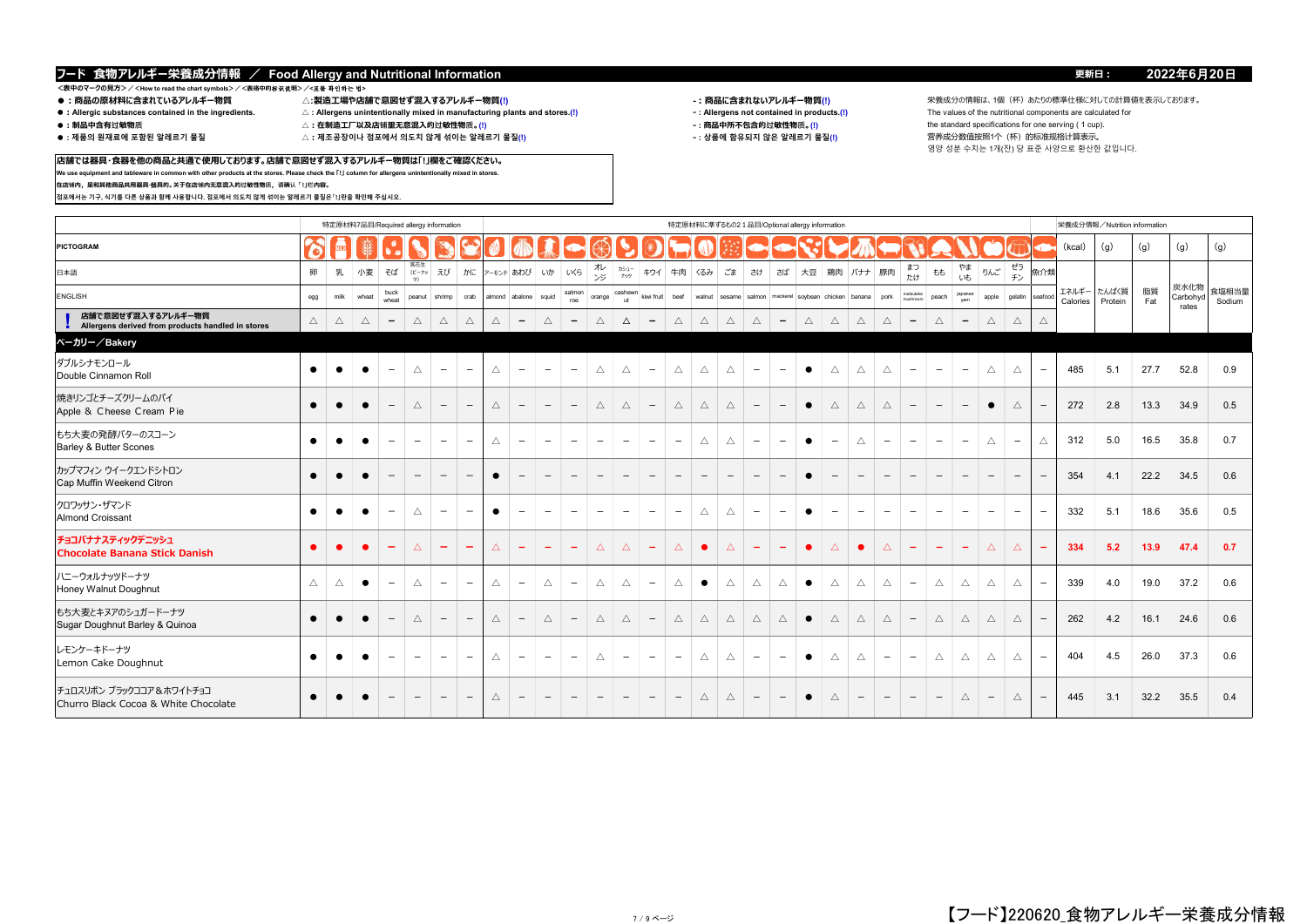# **<表中のマークの見方>/<How to read the chart symbols>/<表格中的**标识说**明>/<**표를 확인하는 법**>**

- 
- 
- ●:Allergic substances contained in the ingredients. △:Allergens unintentionally mixed in manufacturing plants and stores.(!) <br>●:制品中含有过敏物质 △:在制造工厂以及店铺里无意混入的过敏性物质。(!)
- 
- 
- 
- $\triangle$  : 제조공장이나 점포에서 의도치 않게 섞이는 알레르기 물질(!)
- 
- 
- -

**●:商品の原材料に含まれているアレルギー物質 △:製造工場や店舗で意図せず混入するアレルギー物質(!) -:商品に含まれないアレルギー物質(!)** 栄養成分の情報は、1個(杯)あたりの標準仕様に対しての計算値を表示しております。 **●:制品中含有过敏物质 △:在制造工厂以及店铺里无意混入的过敏性物质。(!) ‐ : 商品中所不包含的过敏性物质。(!)** the standard specifications for one serving ( 1 cup). 영양 성분 수치는 1개(잔) 당 표준 사양으로 환산한 값입니다.

### **店舗では器具・食器を他の商品と共通で使用しております。店舗で意図せず混入するアレルギー物質は「!」欄をご確認ください。 We use equipment and tableware in common with other products at the stores. Please check the 「!」 column for allergens unintentionally mixed in stores.**

**在店铺内,是和其他商品共用器具·餐具的。关于在店铺内无意混入的过敏性物质,请确认「!」栏内容。**

**점포에서는 기구, 식기를 다른 상품과 함께 사용합니다. 점포에서 의도치 않게 섞이는 알레르기 물질은「!」란을 확인해 주십시오.**

|                                                                         |                          |                   |                          | 特定原材料7品目/Required allergy information |                          |                          |                                 |                          |                          |                          |                                 |                          |                          |                          |                          | 特定原材料に準ずるもの2 1品目/Optional allergy information |                          |                          |                              |                          |                          |                          |                          |                          |                          |                          |                          |                          |                          |                   | 栄養成分情報/Nutrition information |           |                  |                 |
|-------------------------------------------------------------------------|--------------------------|-------------------|--------------------------|---------------------------------------|--------------------------|--------------------------|---------------------------------|--------------------------|--------------------------|--------------------------|---------------------------------|--------------------------|--------------------------|--------------------------|--------------------------|-----------------------------------------------|--------------------------|--------------------------|------------------------------|--------------------------|--------------------------|--------------------------|--------------------------|--------------------------|--------------------------|--------------------------|--------------------------|--------------------------|--------------------------|-------------------|------------------------------|-----------|------------------|-----------------|
| <b>PICTOGRAM</b>                                                        | ᢛ                        |                   |                          |                                       |                          |                          |                                 |                          |                          |                          |                                 |                          |                          |                          |                          |                                               |                          |                          |                              |                          |                          |                          |                          |                          |                          |                          |                          |                          |                          | (kcal)            | (q)                          | (g)       | (g)              | (g)             |
| 日本語                                                                     | 卵                        | 乳                 | 小麦                       | そば                                    | 落花生<br>(ビーナッ<br>ツ)       | えび                       | かに                              |                          | アーモンド あわび                | いか                       | いくら                             | オレ<br>ンジ                 | カシュー<br>ナッツ              | キウイ                      | 牛肉                       | くるみ                                           | ごま                       | さけ                       | さば                           | 大豆                       | 鶏肉                       | バナナ                      | 豚肉                       | まつ<br>たけ                 | もも                       | やま<br>いも                 | りんご                      | ゼラ<br>チン                 | 魚介類                      |                   |                              |           |                  |                 |
| <b>ENGLISH</b>                                                          | egg                      | milk              | wheat                    | buck<br>wheat                         | peanut                   | shrimp                   | crab                            |                          | almond abalone           | squid                    | salmon<br>roe                   | orange                   | cashewr<br>ut            | kiwi fruit               | beef                     | walnut                                        | sesame                   | salmon                   |                              | mackerel soybean chicken |                          | banana                   | pork                     | natsutake<br>nushroom    | peach                    | japanse<br>yam           | apple                    | gelatin                  | seafor                   | エネルギー<br>Calories | たんぱく質<br>Protein             | 脂質<br>Fat | 炭水化物<br>Carbohyo | 食塩相当量<br>Sodium |
| 店舗で意図せず混入するアレルギー物質<br>Allergens derived from products handled in stores | $\triangle$              | $\triangle$       | $\triangle$              | $\overline{\phantom{a}}$              | $\triangle$              | $\triangle$              | $\triangle$                     | Δ                        | $\overline{\phantom{a}}$ | $\triangle$              | $\overline{\phantom{a}}$        | $\triangle$              | $\Delta$                 | $\overline{\phantom{a}}$ | $\triangle$              | $\triangle$                                   | $\triangle$              | $\triangle$              | $\qquad \qquad \blacksquare$ | $\triangle$              | $\triangle$              | $\triangle$              | $\triangle$              | $\qquad \qquad -$        | $\triangle$              | $\qquad \qquad -$        | $\triangle$              | $\triangle$              | $\triangle$              |                   |                              |           | rates            |                 |
| レジ前/In front of cash register                                           |                          |                   |                          |                                       |                          |                          |                                 |                          |                          |                          |                                 |                          |                          |                          |                          |                                               |                          |                          |                              |                          |                          |                          |                          |                          |                          |                          |                          |                          |                          |                   |                              |           |                  |                 |
| パウンドケーキ レモンポピーシード<br>Pound Cake Lemon Poppy Seed                        | $\bullet$                | $\bullet$         | $\bullet$                | $\overline{\phantom{m}}$              | $\overline{\phantom{a}}$ | $\overline{\phantom{m}}$ | $\overline{\phantom{a}}$        | $\bullet$                | $\overline{\phantom{m}}$ | $\overline{\phantom{m}}$ | $\overline{\phantom{a}}$        | $\triangle$              | $\triangle$              | $\overline{\phantom{m}}$ | $\overline{\phantom{a}}$ | $\bigtriangleup$                              | $\overline{\phantom{a}}$ | $\overline{\phantom{m}}$ | $\overline{\phantom{m}}$     | $\bullet$                | $\qquad \qquad -$        | $\triangle$              | $\overline{\phantom{m}}$ | $\overline{\phantom{m}}$ | $\triangle$              | $\qquad \qquad -$        | $\bigtriangleup$         | $\overline{\phantom{a}}$ | $\overline{\phantom{m}}$ | 293               | 3.5                          | 18.0      | 29.1             | 0.2             |
| 鳴門金時のスイートポテト<br>Sweet Potato NARUTO-KINTOKI                             | $\bullet$                | $\bullet$         | $\bullet$                | $\overline{\phantom{m}}$              | $\overline{\phantom{m}}$ | $\overline{\phantom{m}}$ | $\hspace{0.1mm}-\hspace{0.1mm}$ | $\bullet$                | $\overline{\phantom{a}}$ | $\overline{\phantom{m}}$ | $\overline{\phantom{m}}$        | $\triangle$              | $\overline{\phantom{m}}$ | $\overline{\phantom{a}}$ | $\overline{\phantom{m}}$ | $\overline{\phantom{a}}$                      | $\overline{\phantom{m}}$ | $\overline{\phantom{m}}$ | $\overline{\phantom{m}}$     | $\bullet$                | $\overline{\phantom{a}}$ | $\overline{\phantom{a}}$ | $\overline{\phantom{m}}$ | $\overline{\phantom{m}}$ | $\overline{\phantom{m}}$ | $\overline{\phantom{m}}$ | $\triangle$              | $\triangle$              | $\overline{\phantom{a}}$ | 127               | 2.2                          | 0.5       | 29.6             | 0.1             |
| タリーズレーズンサンド<br>Tully's Raisin Sandwich Cookies                          | $\bullet$                | $\bullet$         | $\bullet$                | $\overline{\phantom{0}}$              | $\overline{\phantom{0}}$ | $\overline{\phantom{m}}$ | $\overline{\phantom{a}}$        | $\bullet$                | $\overline{\phantom{a}}$ | $\overline{\phantom{m}}$ | $\overline{\phantom{a}}$        | $\triangle$              | $\qquad \qquad -$        | $\overline{\phantom{m}}$ | $\qquad \qquad -$        | $\triangle$                                   | $\triangle$              | $\overline{\phantom{m}}$ | $\overline{\phantom{m}}$     | $\bullet$                | $\overline{\phantom{a}}$ | $\triangle$              | $\overline{\phantom{0}}$ | $\overline{\phantom{m}}$ | $\triangle$              | $\qquad \qquad -$        | $\triangle$              | $\triangle$              | $\overline{\phantom{a}}$ | 220               | 3.7                          | 11.1      | 26.1             | 0.1             |
| タリーズスワークルクッキー<br><b>Tully's Swirkle Cookies</b>                         | $\bullet$                | $\bullet$         | $\bullet$                | $\overline{\phantom{a}}$              | $\overline{\phantom{m}}$ | $\overline{\phantom{a}}$ | $\overline{\phantom{a}}$        | $\bullet$                | $\overline{\phantom{a}}$ | $\overline{\phantom{a}}$ | $\overline{\phantom{a}}$        | $\triangle$              | $\triangle$              | $\overline{\phantom{a}}$ | $\overline{\phantom{m}}$ | $\triangle$                                   | $\triangle$              | $\overline{\phantom{m}}$ | $\overline{\phantom{m}}$     | $\bullet$                | $\overline{\phantom{a}}$ | $\triangle$              | $\overline{\phantom{m}}$ | $\overline{\phantom{a}}$ | $\triangle$              | $\overline{\phantom{m}}$ | $\triangle$              | $\triangle$              | $\overline{\phantom{m}}$ | 356               | 5.2                          | 20.8      | 37.2             | 0.1             |
| ソフトクッキー はちみつカマンベール<br>Soft Cookie Honey & Camembert                     | $\bullet$                | $\bullet$         | $\bullet$                | $\overline{\phantom{m}}$              | $\overline{\phantom{a}}$ | $\overline{\phantom{m}}$ | $\hspace{0.1mm}-\hspace{0.1mm}$ | $\bullet$                | $\overline{\phantom{m}}$ | $\overline{\phantom{m}}$ | $\hspace{0.1mm}-\hspace{0.1mm}$ | $\triangle$              | $\overline{\phantom{m}}$ | $-$                      | $\qquad \qquad -$        | $\triangle$                                   | $\triangle$              | $-$                      | $\overline{\phantom{m}}$     | $\bullet$                | $\qquad \qquad -$        | $\triangle$              | $\overline{\phantom{m}}$ | $\overline{\phantom{a}}$ | $\triangle$              | $\qquad \qquad -$        | $\triangle$              | $\overline{\phantom{m}}$ | $\overline{\phantom{m}}$ | 309               | 4.4                          | 15.3      | 39.3             | 0.5             |
| ソフトクッキー ココア&チョコレートチャンク<br>Soft Cookie Cocoa & Chocolate Chunk           | $\bullet$                | $\bullet$         | $\bullet$                | $\overline{\phantom{m}}$              | $\overline{\phantom{a}}$ | $\overline{\phantom{a}}$ | $\overline{\phantom{a}}$        | $\triangle$              | $\overline{\phantom{a}}$ | $\overline{\phantom{m}}$ | $\overline{\phantom{a}}$        | $\triangle$              | $\overline{\phantom{m}}$ | $\overline{\phantom{a}}$ | $\overline{\phantom{m}}$ | $\triangle$                                   | $\triangle$              | $\overline{\phantom{a}}$ | $\overline{\phantom{m}}$     | $\bullet$                | $\overline{\phantom{m}}$ | $\overline{\phantom{m}}$ | $\overline{\phantom{m}}$ | $\overline{\phantom{a}}$ | $\triangle$              | $\overline{\phantom{m}}$ | $\triangle$              | $\overline{\phantom{m}}$ | $\overline{\phantom{m}}$ | 298               | 3.3                          | 15.0      | 38.1             | 0.7             |
| ソフトクッキー マカダミア & 発酵バター<br>Soft Cookie Macadamia Nuts & Butter            | $\bullet$                | $\bullet$         | $\bullet$                | $\overline{\phantom{a}}$              | $\overline{\phantom{a}}$ | $\overline{\phantom{a}}$ | $\overline{\phantom{m}}$        | $\bigtriangleup$         | $\overline{\phantom{m}}$ | $\overline{\phantom{m}}$ | $\overline{\phantom{a}}$        | $\triangle$              | $\qquad \qquad -$        | $\overline{\phantom{m}}$ | $\qquad \qquad -$        | $\triangle$                                   | $\triangle$              | $\overline{\phantom{a}}$ | $\overline{\phantom{m}}$     | $\bullet$                | $\overline{\phantom{m}}$ | $\overline{\phantom{a}}$ | $\overline{\phantom{m}}$ | $-$                      | $\triangle$              | $\qquad \qquad -$        | $\triangle$              | $\qquad \qquad -$        | $\overline{\phantom{a}}$ | 277               | 3.3                          | 14.0      | 34.5             | 0.3             |
| バウムクーヘン<br>Baumkuchen                                                   | $\bullet$                | $\bullet$         | $\bullet$                | $\qquad \qquad -$                     | $\overline{\phantom{a}}$ | $\overline{\phantom{m}}$ | $\overline{\phantom{a}}$        | Δ                        | $\overline{\phantom{m}}$ | $\overline{\phantom{m}}$ | $\overline{\phantom{m}}$        | $\triangle$              | $\overline{\phantom{m}}$ | $\overline{\phantom{m}}$ | $\overline{\phantom{m}}$ | $\overline{\phantom{a}}$                      | $\triangle$              | $\overline{\phantom{m}}$ | Δ                            | $\bullet$                | Δ                        | $\triangle$              | $\triangle$              | $\overline{\phantom{m}}$ | Δ                        | Δ                        | Δ                        | $\triangle$              | $\overline{\phantom{m}}$ | 226               | 2.9                          | 12.9      | 29.8             | 0.1             |
| さつまいもチップス ジャンドゥーヤ テイスト<br>Sweet Potato Chips Gianduja                   | $\triangle$              | $\bullet$         | $\triangle$              | $\qquad \qquad -$                     | $\overline{\phantom{0}}$ | $\overline{\phantom{m}}$ |                                 | $\bullet$                |                          | $\overline{\phantom{m}}$ | $\overline{\phantom{m}}$        | $\overline{\phantom{m}}$ | $\overline{\phantom{m}}$ | $\overline{\phantom{m}}$ | $\qquad \qquad -$        | $\qquad \qquad -$                             | $\bullet$                | $\overline{\phantom{m}}$ | $\overline{\phantom{m}}$     | $\bullet$                | $\overline{\phantom{m}}$ | $\overline{\phantom{a}}$ | $\qquad \qquad -$        | $\overline{\phantom{m}}$ | $\overline{\phantom{m}}$ | $\qquad \qquad -$        | $\qquad \qquad -$        | $\qquad \qquad -$        |                          | 239               | 1.0                          | 12.7      | 29.9             | 0.03            |
| デーツ&カカオ 生ブラウニーバー<br>Date & Cacao Raw Brownie Bar                        | $\overline{\phantom{0}}$ | $\qquad \qquad -$ | $\overline{\phantom{m}}$ | $\overline{\phantom{a}}$              | $\overline{\phantom{a}}$ | $\overline{\phantom{a}}$ | $\overline{\phantom{a}}$        | Δ                        | $\overline{\phantom{a}}$ | $\overline{\phantom{a}}$ | $\overline{\phantom{m}}$        | $\overline{\phantom{m}}$ | $\overline{\phantom{0}}$ | $\overline{\phantom{a}}$ | $\overline{\phantom{a}}$ | $\overline{\phantom{a}}$                      | $\overline{\phantom{a}}$ | $\overline{\phantom{m}}$ | $\overline{\phantom{a}}$     | Δ                        | $-$                      | $\overline{\phantom{m}}$ | $\overline{\phantom{m}}$ | $\overline{\phantom{a}}$ | $\overline{\phantom{m}}$ | $\overline{\phantom{a}}$ | $\overline{\phantom{m}}$ | $\overline{\phantom{a}}$ | $\overline{\phantom{a}}$ | 126               | 1.9                          | 4.6       | 19.2             | 0.03            |
| ワッフルクッキー~米麹仕立て~<br>Waffle Cookie with rice-malt added                   | $\bullet$                | $\bullet$         | $\bullet$                | $\overline{\phantom{a}}$              | $\overline{\phantom{0}}$ | $\overline{\phantom{a}}$ | $\overline{\phantom{a}}$        | $\triangle$              | $\overline{\phantom{m}}$ | $\overline{\phantom{a}}$ | $\overline{\phantom{a}}$        | $\triangle$              | $\triangle$              | $\triangle$              | $\qquad \qquad -$        | $\triangle$                                   | $\triangle$              | $\overline{\phantom{a}}$ | $\overline{\phantom{m}}$     | $\bullet$                | $\overline{\phantom{a}}$ | $\triangle$              | $\overline{\phantom{m}}$ | $\overline{\phantom{a}}$ | $\triangle$              | $\qquad \qquad -$        | $\triangle$              | $\triangle$              | $-$                      | 247               | 2.7                          | 13.2      | 29.4             | 0.3             |
| さつまいもチップス 塩バター仕立て<br><b>SATSUMAIMO Chips</b>                            | $\bigtriangleup$         | $\bullet$         | Δ                        | $\overline{\phantom{m}}$              | $\overline{\phantom{m}}$ | $\overline{\phantom{m}}$ | $\overline{\phantom{m}}$        | $\overline{\phantom{m}}$ | $\overline{\phantom{a}}$ | $\overline{\phantom{m}}$ | $\overline{\phantom{a}}$        | $\overline{\phantom{a}}$ | $\overline{\phantom{a}}$ | $\overline{\phantom{a}}$ | $\qquad \qquad -$        | $\overline{\phantom{a}}$                      | $\overline{\phantom{a}}$ | $\overline{\phantom{m}}$ | $\overline{\phantom{m}}$     | $\overline{\phantom{m}}$ | $\overline{\phantom{m}}$ | $\overline{\phantom{a}}$ | $\overline{\phantom{m}}$ | $\overline{\phantom{a}}$ | $\overline{\phantom{m}}$ | $\qquad \qquad -$        | $\overline{\phantom{m}}$ | $\overline{\phantom{m}}$ | $\overline{\phantom{a}}$ | 226               | 0.8                          | 10.4      | 32.3             | 0.1             |
| マドレーヌ 瀬戸内レモン&ハニー<br>Madeleine SETOUCHI Lemon & Honey                    | $\bullet$                | $\bullet$         | $\bullet$                | $\qquad \qquad -$                     | $\overline{\phantom{m}}$ | $\qquad \qquad -$        | $\overline{\phantom{a}}$        | $\bullet$                | $\overline{\phantom{m}}$ | $-$                      | $\overline{\phantom{m}}$        | $\triangle$              | $\triangle$              | $\overline{\phantom{a}}$ | $\overline{\phantom{m}}$ | $\triangle$                                   | $\triangle$              | $\overline{\phantom{m}}$ | $\overline{\phantom{m}}$     | $\bullet$                | $\qquad \qquad -$        | $\triangle$              | $\overline{\phantom{m}}$ | $-$                      | $\triangle$              | $\overline{\phantom{m}}$ | $\triangle$              | $\triangle$              | $\overline{\phantom{m}}$ | 174               | 2.2                          | 10.6      | 17.4             | 0.1             |
| フライドパスタ ブラックペッパー<br><b>Fried Pasta Black Pepper</b>                     | $\Delta$                 | $\Delta$          | $\bullet$                | $\overline{\phantom{m}}$              | $\overline{\phantom{a}}$ | $\Delta$                 | $\overline{\phantom{a}}$        | $\overline{\phantom{a}}$ | $\overline{\phantom{a}}$ | $\Delta$                 | $\sim$                          | $\overline{\phantom{a}}$ | $\overline{\phantom{a}}$ | $\overline{\phantom{a}}$ | $\Delta$                 | $\overline{\phantom{a}}$                      | $\Delta$                 | $\Delta$                 | $\Delta$                     | $\Delta$                 | $\Delta^-$               | $\overline{\phantom{a}}$ | $\Delta$                 | $\overline{\phantom{a}}$ | $\overline{\phantom{a}}$ | $\overline{\phantom{a}}$ | $\Delta$                 | $\Delta$                 | $\Delta$                 | 237               | 6.1                          | 12.2      | 25.6             | 0.5             |